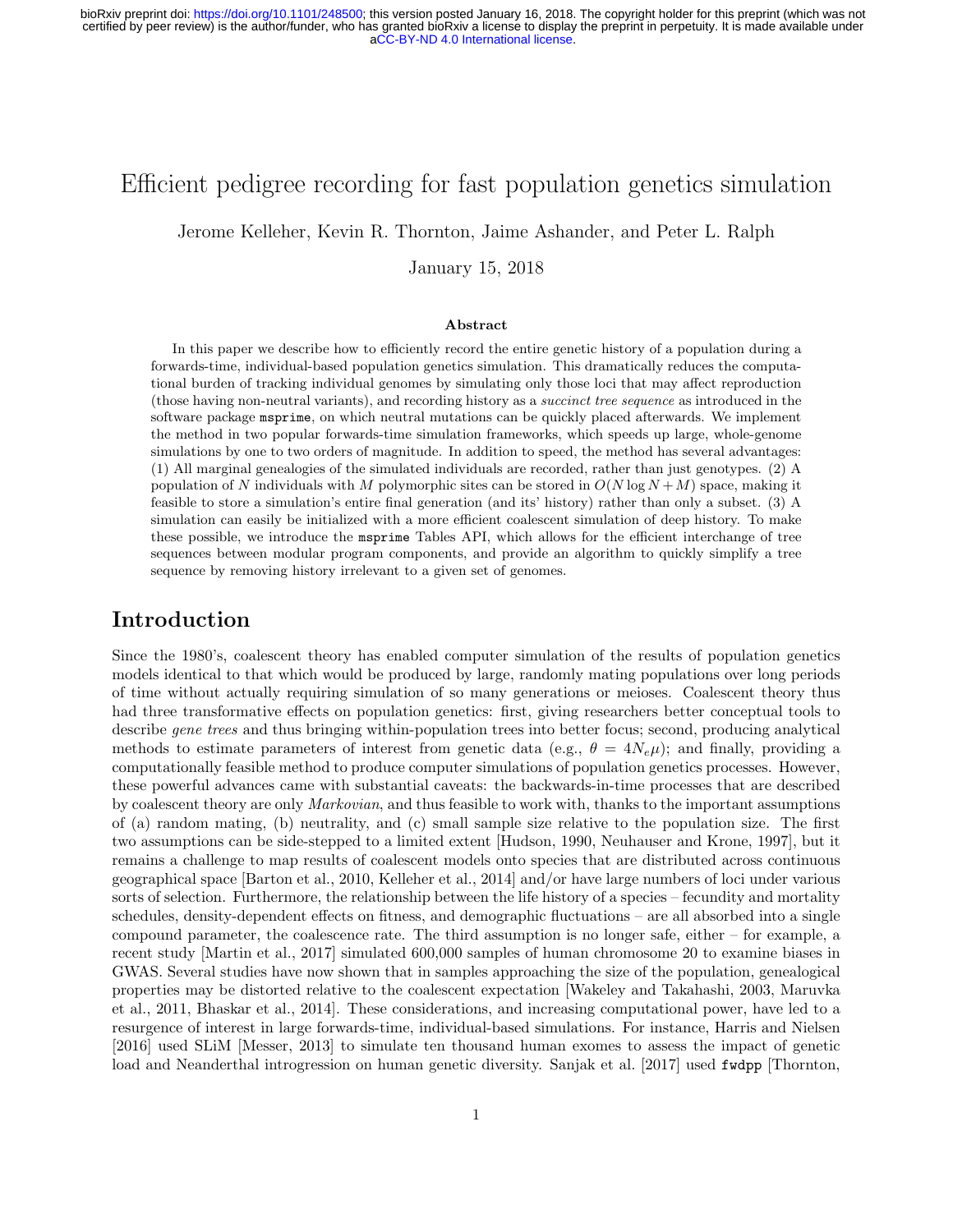[2014\]](#page-18-4) to simulate a series of models of quantitative traits under mutation-selection balance with population sizes of  $2 \times 10^4$  diploids in stable populations and populations growing up to  $\sim 5 \times 10^5$  individuals, using the output to explore the relationship between the genotype/phenotype model and GWAS outcomes.

Modern computing power easily allows simulations of birth, death and reproduction in a population having even hundreds of millions of individuals. However, if our interest lies in the resulting genetic patterns of variation – and often, the point of such simulations is to compare to real data – then such simulations must record each individual's genome. As samples of most species' genomes harbor tens or hundreds of millions of variant sites, carrying full genotypes for even modest numbers of individuals through a simulation can quickly become prohibitive. To make matters worse, a population of size  $N$  must be simulated across many multiples of N generations to produce stable genetic patterns [\[Wright, 1931,](#page-18-5) [Wakeley, 2005\]](#page-18-6). Because of this computational burden, even the fastest simulation frameworks such as SLiM 2 [\[Haller and Messer,](#page-17-5) [2017\]](#page-17-5) and fwdpp [\[Thornton, 2014\]](#page-18-4) can "only" simulate tens of megabases of sequence in tens of thousands of individuals for tens of thousands of generations. In practice, current state-of-the-art simulation software may take on the order of weeks to simulate models of large genomic regions without selection [\[Thornton,](#page-18-4) [2014,](#page-18-4) [Hernandez and Uricchio, 2015\]](#page-17-6), and existing simulation engines differ in how efficiently they calculate fitnesses in models with selection [\[Thornton, 2014\]](#page-18-4). These population and region sizes are still substantially short of whole genomes (hundreds to thousands of megabases) for many biological population sizes of interest.

However, it is thought that most genetic variation is selectively neutral (or nearly so). By definition, neutral alleles carried by individuals in a population do not affect the population process. For this reason, if one records the entire genealogical history of a population over the course of a simulation, simply laying down neutral mutations on top of that history afterwards is equivalent to having generated them during the simulation: it does not matter if we generate each generation's mutations during the simulation, or afterwards. To add mutations after the fact, we need to know the genealogical trees relating all sampled individuals at each position along the genome. Combined with ancestral genotypes and the origins of new mutations, these trees completely specify the genomic sequence of any individual in the population at any time. To obtain this information, we record from forward simulation the *population pedigree* – the complete history of parent-offspring relationships of an entire population going back to a remote time – and the genetic outcomes of each ancestral meiosis, periodically discarding all information irrelevant to the genetic history of the extant population. The information in this embellished pedigree is stored as a succinct tree sequence (or, for brevity, "tree sequence"), which contains all the information necessary to construct the genealogical tree that relates each individual to every other at each position on the genome.

The idea of storing genealogical information to speed up simulations is not new. It was implemented in AnA-FiTS [\[Aberer and Stamatakis, 2013\]](#page-16-2), but without the critical step of discarding irrelevant genealogical information. [Padhukasahasram et al.](#page-18-7) [\[2008\]](#page-18-7) obtained impressive speedups for a Wright–Fisher simulation by keeping track of genealogies over the preceding 8 generations and only tracking neutral genotypes for those segments having descendants across this window. Our approach is similar, but uses genealogies across the entire duration of the simulation. The embellished pedigree is equivalent to the ancestral recombination graph, or ARG [\[Griffiths, 1991,](#page-17-7) [Griffiths and Marjoram, 1997\]](#page-17-8), which has been the subject of substantial study [\[Wiuf and Hein, 1997,](#page-18-8) [1999,](#page-18-9) [Marjoram and Wall, 2006,](#page-17-9) [Wilton et al., 2015\]](#page-18-10). However, it is unclear if an ARG-based approach would share the computational advantages of the data structures we use here [\[Kelleher](#page-17-10) [et al., 2016\]](#page-17-10).

In this paper, we describe a storage method for *succinct tree sequences* (and hence, genome sequence) as well as an algorithm for simplifying these. The data structure is *succinct* in the sense that its' space usage is close to optimal, while still allowing efficient retrieval of information (see, e.g., [Gog et al.](#page-17-11) [\[2014\]](#page-17-11)). The storage method and simplification algorithm are both implemented as improvements to the algorithmic tools and data structures in msprime. We also describe how these tools can efficiently record, and later process, the embellished population pedigree from a forwards-time simulation. While providing substantial savings in computational time and space, our methods provide much more information than simply simulating the genomes – the tree sequence encodes all marginal genealogies of individuals living at the end of the simulation. Although we were motivated by a need for more efficient genomic simulations, these tools may prove more widely useful.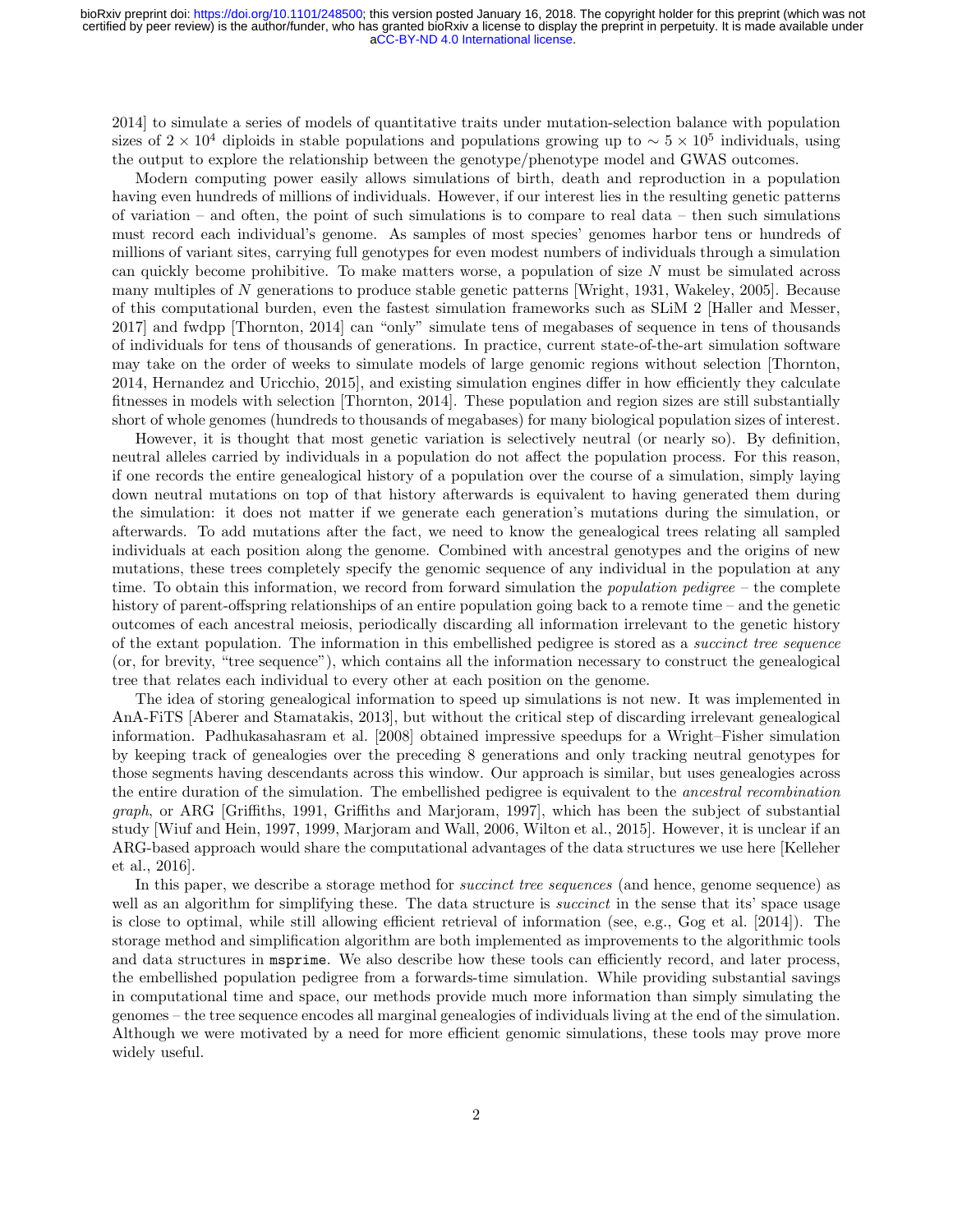## Results

The strategy described above is only of interest if it is computationally feasible. Therefore, we begin by benchmarking the performance improvement achieved by this method, implemented using the forwardstime simulation library fwdpp [\[Thornton, 2014\]](#page-18-4) and tree sequence tools implemented in msprime. Then, we describe the conceptual and algorithmic foundations for the method: (a) a format, implemented in the msprime Python API, for recording tree sequences efficiently in several tables; (b) an algorithm to record these tables during a forwards-time simulation; and (c) an algorithm to simplify a tree sequence, i.e., remove redundant information. Finally, we analyze the run time and space complexity of our general-purpose method.

#### Simulation benchmarks

To measure the performance gains from recording the pedigree we ran simulations both with and without recording. (Although we record more than just the parent–offspring relationships of the pedigree, for brevity we refer to the method as "pedigree recording".) All simulations used fwdpp to implement a discretetime Wright-Fisher population of N diploid individuals, simulated for 10N generations (details below). Simulations without pedigree recording introduced neutral mutations at a rate equal to the recombination rate, so  $\mu = r$ , where  $\mu$  and r are the expected per-generation number of mutations per gamete and recombination breakpoints per diploid, respectively. Simulations with pedigree recording introduced neutral mutations at the same rate retrospectively, as described below, resulting in statistically identical simulation results. We ran simulations with different values of N and varied the size of the genomic region according to the scaled recombination parameter  $\rho = 4Nr$ .

Deleterious mutations were introduced at rate  $\rho/100$  per generation, drawing scaled selection coefficients  $(2Ns)$  from a Gamma distribution with a mean of -5 and a shape parameter of 1. This distribution of fitness effects results in thousands of weakly-deleterious mutations segregating in the population, many of which drift to intermediate frequencies. The case of many mutations with selection is a non-trivial violation of exchangeability assumptions of the coalescent [\[Neuhauser and Krone, 1997\]](#page-18-0). Therefore, these selected mutations must be explicitly tracked in our forward simulation and the time savings due to pedigree recording come from not having to record neutral mutations.

Pedigree tracking dramatically reduced runtimes, as shown in Figure [1,](#page-3-0) producing a relative speedup of up to  $\approx$  50 fold relative to standard simulations that track neutral mutations (Figure [2\)](#page-4-0). Pedigree tracking results in greater relative speedups for larger N and we observe increasing relative speedups as 4Nr increases for a given N (Figure [2\)](#page-4-0). Importantly, runtimes are approximately linear in region size  $\rho$  when pedigree tracking (partially obscured by the log scale of the horizontal axis in Figure [1\)](#page-3-0). In a more limited set of neutral simulations we found the same qualitative behavior, and a numerically larger speedup by using pedigree tracking (see Appendix [D\)](#page-22-0).

In our implementation, simulations with pedigree recording used substantially more RAM than simple forward simulations (see Appendix [B\)](#page-20-0). This is unsurprising: unsimplified tree sequences grow quickly, and so storing history can use arbitrarily much memory. However, this is not a requirement of the method, only a straightforwards consequence of a speed–memory tradeoff: the amount of required memory is mostly determined by the interval between simplification steps, but less frequent simplification reduces overall computation time (see Appendix [C\)](#page-22-1). In fact, our method could in some situations reduce the amount of memory required, if memory usage in the forwards simulation was dominated by the cost of maintaining neutral genetic variants.

#### Tables for succinct tree sequences

We now explain what we actually did to achieve this  $50\times$  speedup. The "pedigree recording" simulations above recorded information about each new individual in a collection of tables that together define a succinct tree sequence (or, simply "tree sequence"). A tree sequence is an encoding for a sequence of correlated trees, such as those describing the history of a sexual population. Tree sequences are efficient because branches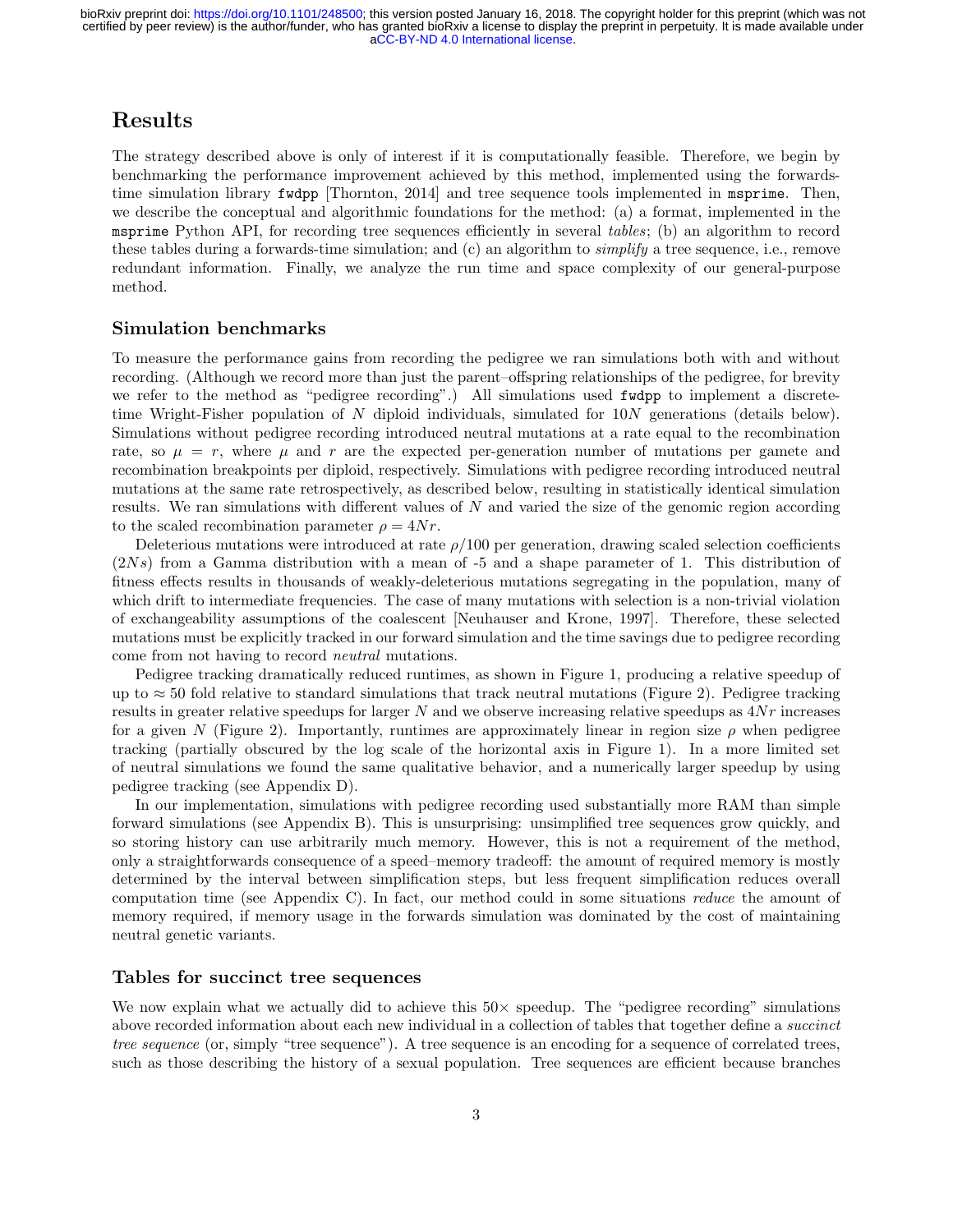

<span id="page-3-0"></span>Figure 1: Total run time per single simulation replicate as a function of region length. Line color represents different diploid population sizes  $(N)$ . The left figure shows run times for standard simulations including neutral mutations. The right column of panels shows run times of simulations that recorded the pedigree and added neutral mutations afterwards. The dashed line in the right panel shows results for an implementation using fwdpy11 where the pedigree simplification steps were handled in a separate thread of execution and fitness calculations were parallelized. Simulations with  $N = 5 \times 10^4$  timed out for region sizes larger than 10<sup>3</sup> .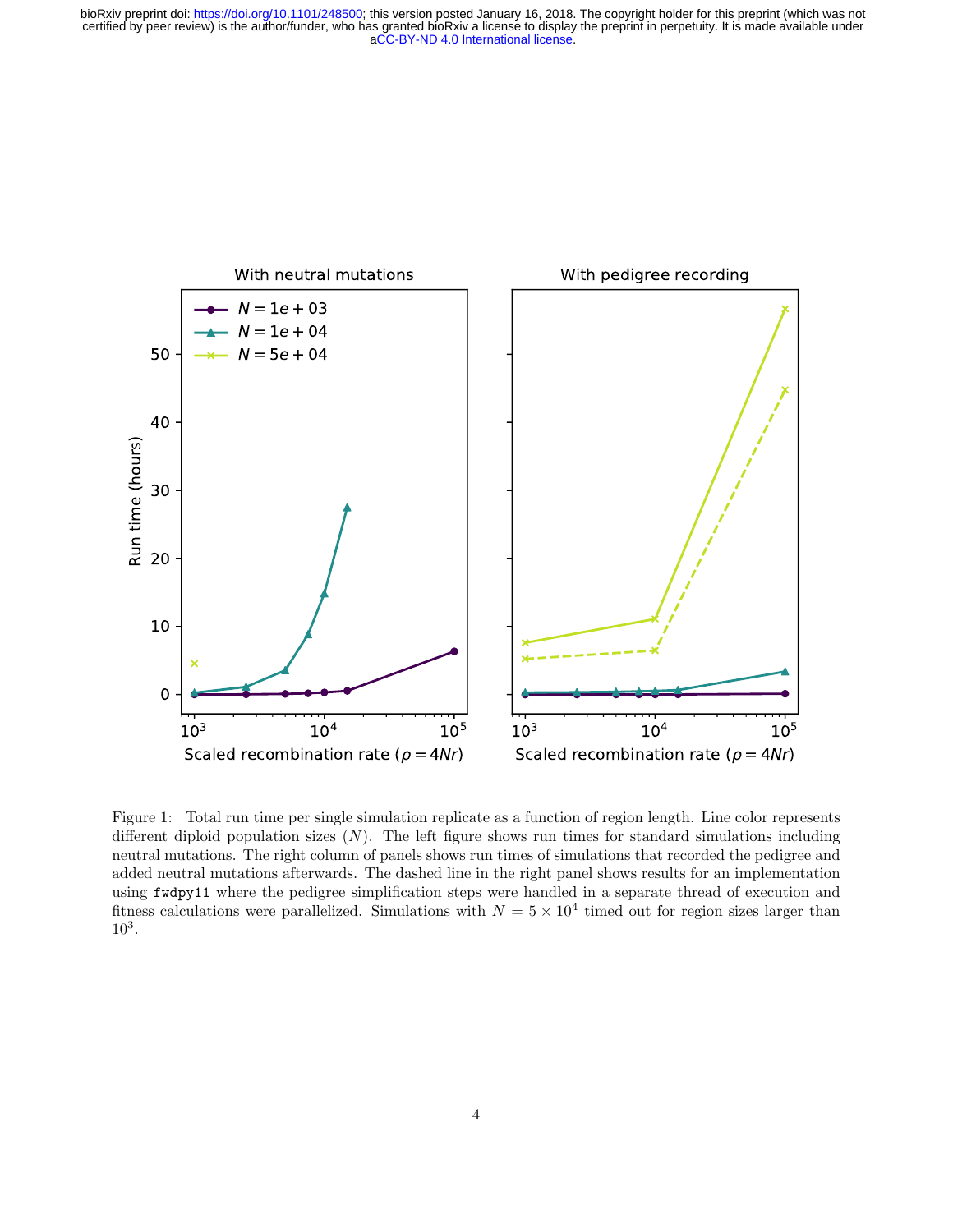

<span id="page-4-0"></span>Figure 2: Relative speedup of simulations due to pedigree recording. Each line shows the ratio of total run times of standard simulations to those of simulations with pedigree recording. Data points are taken from Figure [1](#page-3-0) for simulations that ran to completion in both cases.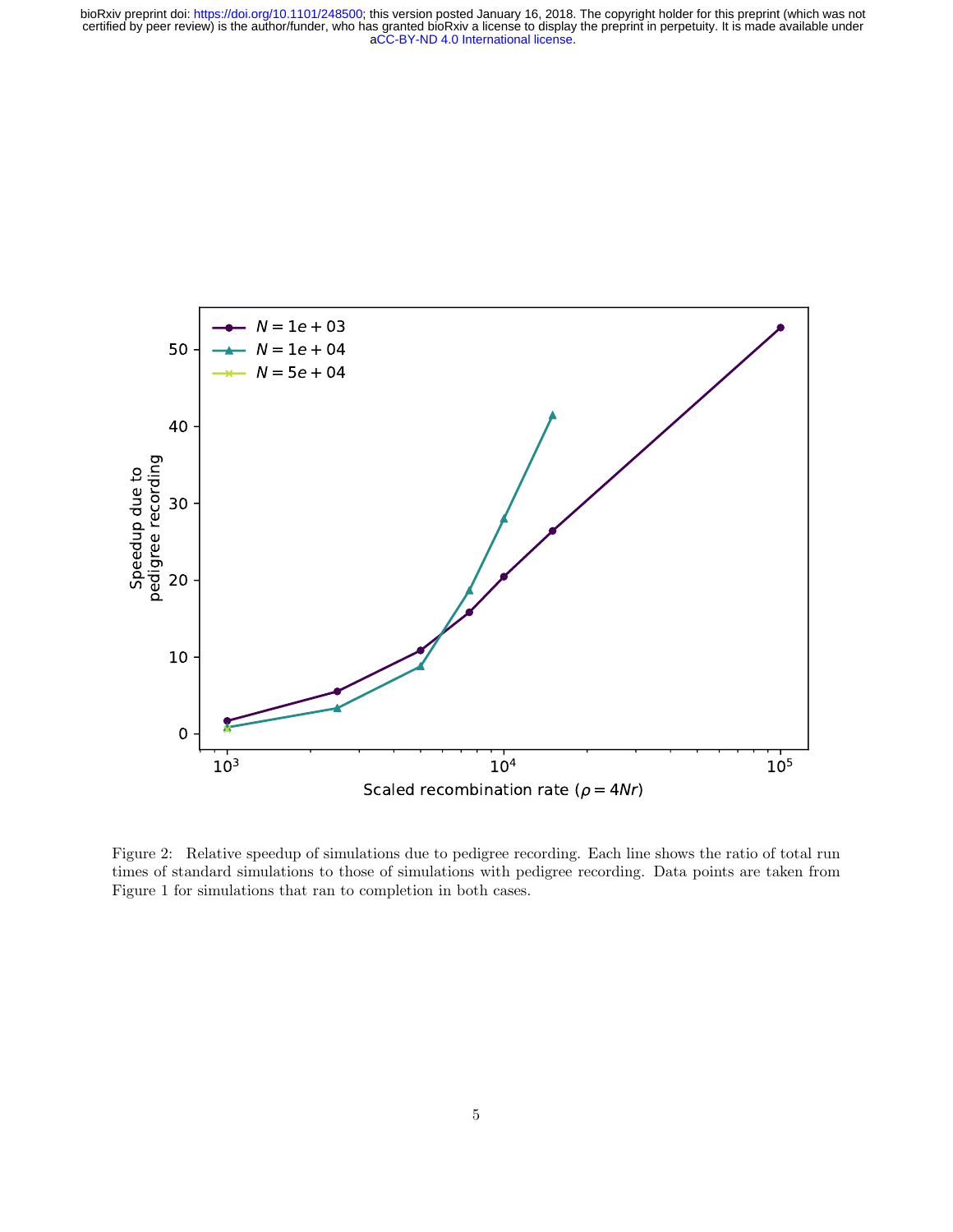

<span id="page-5-0"></span>Figure 3: An example tree sequence with three samples over a chromosome of length 10. The left-hand panel shows the tree sequence pictorially in two different ways: (top) as a sequence of tree topologies and (bottom) the spatial extent of the edges that define these topologies. The right-hand panels show the specific encoding of this tree sequence in the four tables (nodes, edges, sites and mutations) defined by msprime.

that are shared by adjacent trees are stored once, rather than repeatedly for each tree. The topology of a tree sequence is defined via its nodes and edges, while information about variants is recorded as sites and *mutations*; we give an example in Figure [3.](#page-5-0) This formulation is derived from the "coalescence records" encoding of tree sequences [\[Kelleher et al., 2016\]](#page-17-10), normalised to remove redundancy and generalised to include a more general class of tree topologies.

The nodes of a tree sequence correspond to the vertices in the individual genealogies along the sequence. Each node refers to a specific, distinct ancestor, and so has a unique "time", thought of as the node's birth time, which determines the height of any vertices the node is associated with. (Note that since each node time is equal to the amount of time since the birth of the corresponding parent, time is measured in clock time, not in meioses.) The example of Figure [3](#page-5-0) has five nodes: nodes 0, 1 and 2 occur at time 0 and are the samples, while nodes 3 and 4 represent those ancestors necessary to record their genealogy, who were born one and two units of time in the past, respectively.

The *edges* define how nodes relate to each other over specific genomic intervals. Each edge records the endpoints  $[\ell, r)$  of the half-open genomic interval defining the spatial extent of the edge; and the identities p and c of the parent and child nodes of a single branch that occurs in all trees in this interval. The spatial extent of the edges defining the topology of Figure [3](#page-5-0) are shown in the bottom left panel. For example, the branch joining nodes 1 to 3 appears in both trees, and so is recorded as a single edge extending over the whole chromosome. It is this method of capturing the shared structure between adjacent trees that makes the tree sequence encoding compact and algorithmically efficient.

Recovering the sequence of trees from this information is straightforward: each point along the genome at which the tree topology changes is accompanied by the end of some edges and the beginning of others. Since each edge records the genomic interval over which a given node inherits from a particular ancestor, to construct the tree at a certain point in the genome we need only retrieve all edges overlapping that point and construct the corresponding tree. To modify the tree to reflect the genealogy at a nearby location, we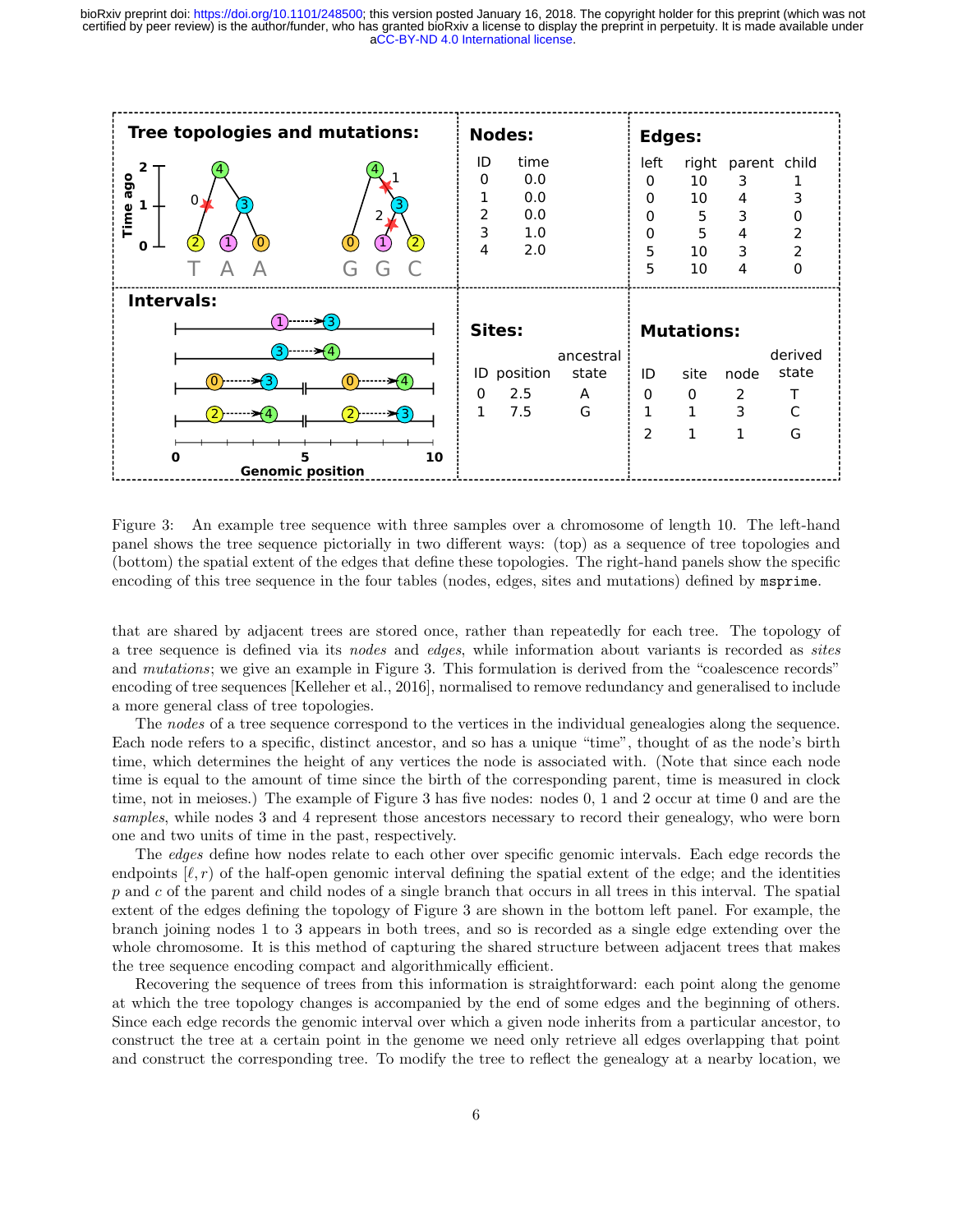simply remove those edges whose intervals do not overlap that location, and add those new edges whose intervals do. Incidentally, this property that edges naturally encode differences between nearby trees (e.g., as "subtree prune and regraft" moves) allows for efficient algorithms to compute statistics of the genome sequence that take advantage of the highly correlated nature of nearby trees [\[Kelleher et al., 2016\]](#page-17-10).

Given the topology defined by the nodes and edges, *sites* and *mutations* encode the sequence information for each sample in an efficient way. Each site records two things: its position on the genome and an ancestral state. For example, in Figure [3](#page-5-0) we have two sites, one at position 2.5 with ancestral state 'A' and the other at position 7.5 with ancestral state 'G'. If no mutations occur at a given site, all nodes inherit the ancestral state. Each mutation records three things: the site at which it occurs, the first node to inherit the mutation, and the derived state. Thus, all nodes below the mutation's node in the tree will inherit this state, unless further mutations are encountered. Three mutations are shown in Figure [3,](#page-5-0) illustrated by red stars. The first site, in the left-hand tree, has a single mutation, which results in node 2 inheriting the state 'T'. The second site, in the right hand tree, has two mutations: one occurring over node 3 changing the state to 'C', and a back mutation over node 1 changing the state to 'G'.

This encoding of a sequence of trees and accompanying mutational information is very concise. To illustrate this, we used msprime to simulate 500,000 samples of a 200 megabase chromosome with humanlike parameters:  $N_e = 10^4$  and per-base mutation and recombination rates of  $10^{-8}$  per generation. This resulted in about 1 million distinct marginal trees and 1.1 million infinite-sites mutations. The HDF5 file encoding the node, edge, site and mutation tables (as described above) for this simulation consumed 157MiB of storage space. Using the msprime Python API, the time required to load this file into memory was around 1.5 seconds, and the time required to iterate over all 1 million trees was 2.7 seconds. In contrast, recording the topological information in Newick format would require around 20 TiB and storing the genotype information in VCF would require about 1 TiB (giving a compression factor of 144,000 in this instance). Working with either the Newick or VCF encoding of this dataset would likely require several days of CPU time just to read the information into memory.

Validity of a set of tables Given a set of node and edge tables as described above, there are only two requirements that ensure the tables describe a valid tree sequence. These are:

- 1. Offspring must be born after their parents (and hence, no loops).
- 2. The set of intervals on which each individual is a child must be disjoint.

A pair of node and edge tables that satisfy these two requirements is guaranteed to uniquely describe at each point on the genome a collection of directed, acyclic graphs – in other words, a forest of trees. For some applications it is necessary to check that at every point there is only a *single* tree. Checking this is more difficult, but is implemented in msprime's API. For efficiency, msprime makes several other sortedness requirements on the tables, that are not necessarily satisfied by tables emitted by a forwards-time simulation. msprime's API includes tools to rectify this by first sorting and then using the simplify algorithm described below, which works on sorted tables and is guaranteed to produce a valid, msprime-ready tree sequence.

#### The msprime Tables API

The facilities for working with succinct tree sequences are implemented as part of the msprime Python API, which provides a powerful platform for processing tree topology and mutation data. The new portions of msprime that we discuss here are dedicated to tree sequence input and output using simple tables of data, as described above, so we refer to this as the "Tables API".

The Tables API is primarily designed to facilitate efficient interchange of data between programs or between different modules of the same program. We adopted a 'columnar' design, where all the values for a particular column are stored in adjacent memory locations. There are many advantages to columnar storage – for example, since adjacent values in memory are from the same column, they tend to compress well, and suitable encodings can be chosen on a per-column basis [\[Abadi et al., 2006\]](#page-16-3). A particular advantage of this approach is that it enables very efficient copying of data, and in principle zero-copy data access (where a data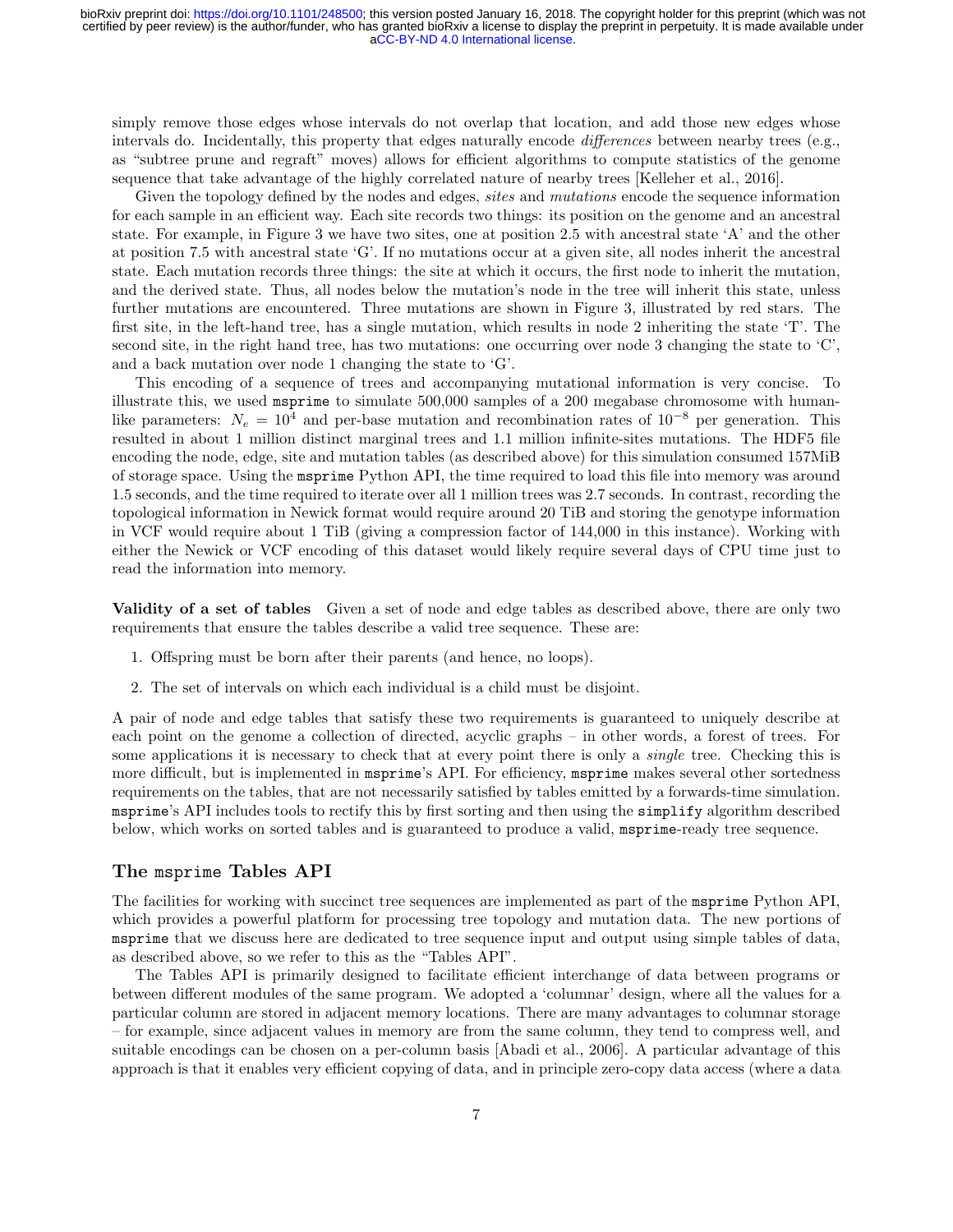consumer reads directly from the memory of a producer). Our implementation efficiently copies data from Python as a NumPy array [\[Walt et al., 2011\]](#page-18-11) into the low-level C library used to manipulate tree sequences. This architecture allows for data transfer rates of gigabytes per second (impossible under any text-based approach), while retaining excellent portability. NumPy's array interface provides a great deal of flexibility and efficiency, and makes it straightforward to transfer data from sources such as HDF5 [\[The HDF Group,](#page-18-12) [1997-2018\]](#page-18-12) or Dask [\[Dask Development Team, 2016\]](#page-16-4). For small scale data and debugging purposes, a simple text based format is also supported.

The msprime Python Tables API provides a general purpose toolkit for importing and processing succinct tree sequences. Interoperation with Python simulators is then straightforward. The implementation we benchmark here uses pybind11 (<https://github.com/pybind/pybind11/>) to interface with the fwdpp C++ API [\[Thornton, 2014\]](#page-18-4). No modifications were required to the fwdpp code base; rather, we simply need to bookkeep parent/offspring labels, and perform simple processing of the recombination breakpoints from each mating event to generate node and edge data. This information is then periodically copied to the msprime Tables API, where it is sorted and simplified.

Flexibility. To demonstrate the flexibility provided by the Tables API and provide an implementation that decouples forward simulation internals from transfer of data to msprime, we also implemented a version of the simulations described in "Simulation benchmarks" separately in Python, described in Appendix [E.](#page-23-0) In this proof-of-concept implementation, the simulation engine (we use simuPOP, [Peng and Kimmel](#page-18-13) [\[2005\]](#page-18-13)) invokes callbacks at critical points of the simulation, and we infer nodes and edges from the information that is provided. Rows are appended to the tables one-by-one, and the tables are periodically sorted and simplified to control memory usage. Benchmarking results from this implementation are shown (alongside results from fwdpp) for simulations without selection in Appendix [D:](#page-22-0) a relatively modest speedup of around  $5\times$  is achieved, likely due to increased overhead.

#### Recording the pedigree in forwards time

To record the genealogical history of a forwards time simulation, we need to record two things for each new chromosome: the birth time; and the endpoints and parental IDs of each distinctly inherited segment. These are naturally stored as the nodes and edges of a tree sequence. To demonstrate the idea, we write out in pseudocode how to run a neutral Wright–Fisher simulation that records genealogical history in this way. The simulation will run for  $T$  generations, and has  $N$  haploid individuals, each carrying a single chromosome of length L. For simplicity, we sample exactly one crossover per generation.

We use  $\mathcal{R}_U(A)$  to denote an element of the set A chosen uniformly at random (and all such instances are independent). Given a node table  $\mathcal{N}$ , the function  $\mathcal{N}$  addrow(t) adds a new node to the table  $\mathcal{N}$  with time t and returns the ID of this new node. Similarly, the function  $\mathcal{E}.\text{addrow}(\ell, r, p, c)$  adds a new edge ( $\ell$ eft, right, parent, child) to the edge table E. The function simplify( $P, \mathcal{N}, \mathcal{E}$ ) (described below) simplifies the history stored in the tables  $\mathcal N$  and  $\mathcal E$  to the minimal information required to represent the genealogies of the list of node IDs P; after simplification the nodes appearing in P are relabeled  $(0, 1, \ldots, |P| - 1)$ . A step-by-step explanation follows the pseudocode.

Algorithm W. (Forwards-time tree sequence). Simulates a randomly mating population of N haploid individuals with chromosome of length L for T generations, and returns the node and edge tables ( $N$  and  $\mathcal{E}$ ) recording the simulated history. The tables are simplified every s generations, removing genealogical information from  $\mathcal N$  and  $\mathcal E$  irrelevant to the current population  $P$ .

- **W1.** [Initialisation.] Set  $\mathcal{N} \leftarrow \textbf{NodeTable}(), \mathcal{E} \leftarrow \textbf{EdgeTable}(), t \leftarrow T$ , and  $j \leftarrow 0$ . For  $0 \leq k \leq N$ , set  $P_k \leftarrow \mathcal{N}$ .addrow $(T)$ .
- **W2.** [Generation loop head: new node.] Set  $u \leftarrow \mathcal{N}$  addrow $(t)$  and  $P'_j \leftarrow u$ .
- **W3.** [Choose parents.] Set  $a \leftarrow \mathcal{R}_U(\{0,\ldots,N-1\}), b \leftarrow \mathcal{R}_U(\{0,\ldots,N-1\})$  and  $x \leftarrow \mathcal{R}_U((0,L)).$
- **W4.** [Record edges.] Call  $\mathcal{E}.\text{addrow}(0, x, P_a, u)$  and  $\mathcal{E}.\text{addrow}(x, L, P_b, u)$ .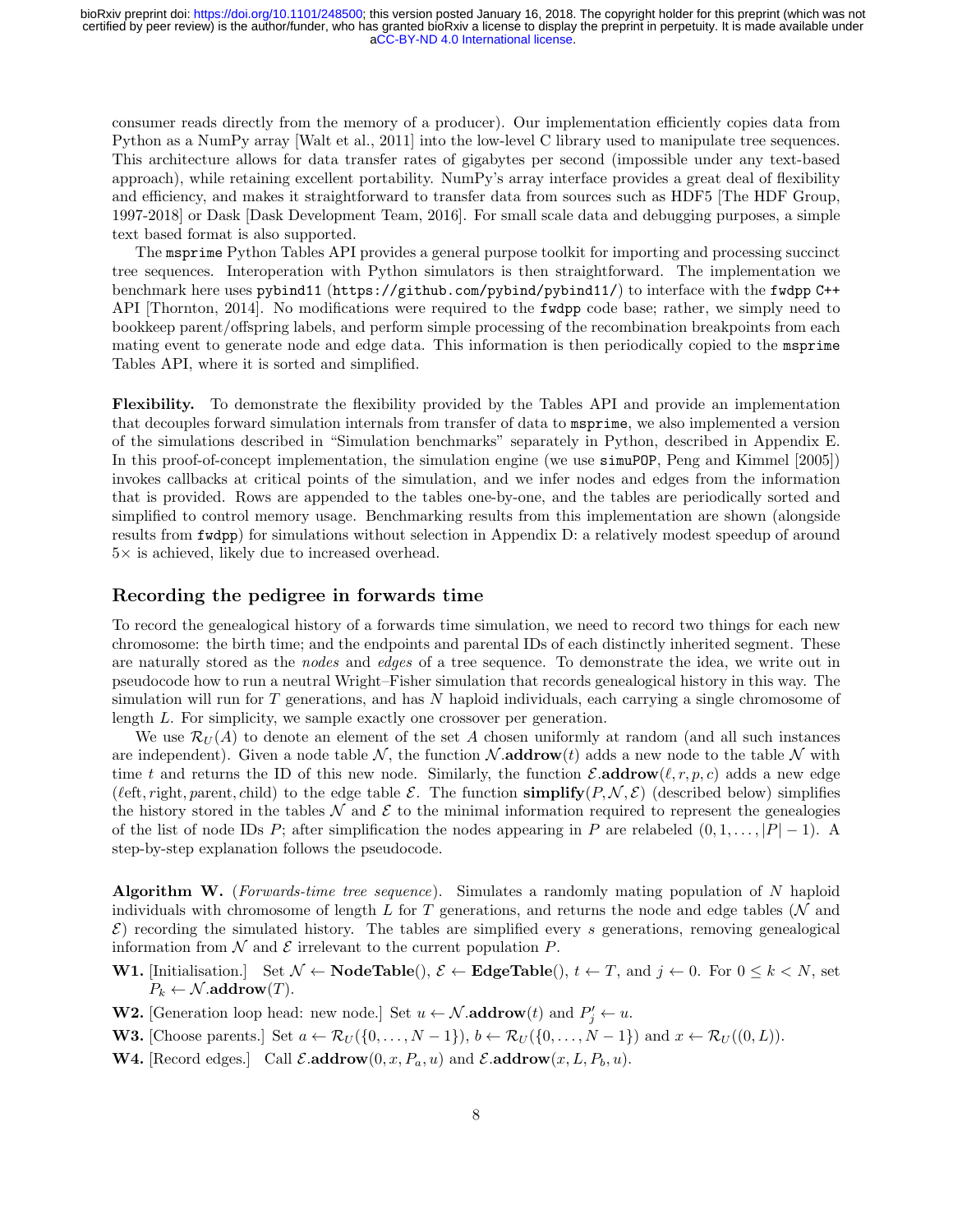

<span id="page-8-0"></span>Figure 4: An example of a marginal genealogy from a Wright-Fisher simulation with  $N = 5$ . (A) the original tree including all intermediate nodes and dead-ends, and (B) the minimal tree relating all of the currently-alive individuals (27–31).

**W5.** [Individual loop.] Set  $j \leftarrow j + 1$ . If  $j \leftarrow N$  go to W2. Otherwise, if t mod  $s \neq 0$  go to W7. **W6.** [Simplify.] Call  $\text{simplify}(P', \mathcal{N}, \mathcal{E})$ , and set  $P'_k \leftarrow k$  for  $0 \leq k < N$ . **W7.** [Generation loop.] Set  $t \leftarrow t-1$ . If  $t=0$  terminate. Set  $P \leftarrow P', j \leftarrow 0$ , and go to W2.

We begin in W1 by creating new node and edge tables, and setting our population  $P$  (a vector of  $N$ node IDs) to the initial population. This initial population is a set of  $N$  nodes with birth time  $T$  generations ago. We also initialise our generation clock t and individual index j. Step W2 replaces the  $j<sup>th</sup>$  individual (with node ID  $P_i$ ) by creating a new node with birth time t (and ID u). In step W3 we determine the new node's ancestry by choosing two indexes a and b uniformly, giving us parental IDs  $P_a$  and  $P_b$ , and choose a chromosomal breakpoint x. We record the effects of this event by storing two new edges: one recording that the parent of node u from 0 to x is  $P_a$ , and another recording that the parent of u from x to L is  $P_b$ . Step  $W5$  then iterates these steps for each of the N individuals for each generation. At the end of a generation, we then check if we need to simplify (done every s generations). If simplification is required, we do this in step W6 by calling the simplify function on the node and edge tables with the current set of population IDs  $P'$  as the samples. This updates the tables in-place to remove all redundant information, and remaps the specified sample IDs to  $0, \ldots, N-1$  in the updated tables. Hence, we set our current population IDs to  $0, \ldots N-1$  after simplify has completed. Step W7 loops these steps until the required number of generations have been simulated.

This algorithm records only topological information about the simulated genealogies, but it is straightforward to add mutational information. Mutations that occur during the simulation can be recorded by simply storing the node in which they first occur, the derived state, and (if not already present) the genomic position of the site at which it occurs. This allows selected mutations, that the forwards time simulation must generate, to be recorded in the tree sequence. Neutral mutations can be generated after the simulation has completed, thus avoiding the cost of generating the many mutations that are lost in the population. This is straightforward to do because we have access to the marginal genealogies.

Figure [4](#page-8-0) shows an example of a marginal genealogy produced by a forwards-time Wright–Fisher process like Algorithm W. On the left is the tree showing all the edges output by the simulation, while on the right is the minimal tree representing the ancestry of the current set of samples. Clearly there is a great deal of redundancy in the topological information output by the simulation. This redundancy comes from two sources. First, there are a large number of nodes in the tree that have only one child. In Algorithm W we do not attempt to identify coalescence events, but simply record all parent-child relationships in the history of the population. As such, many of these edges will record the simple passing of genealogical information from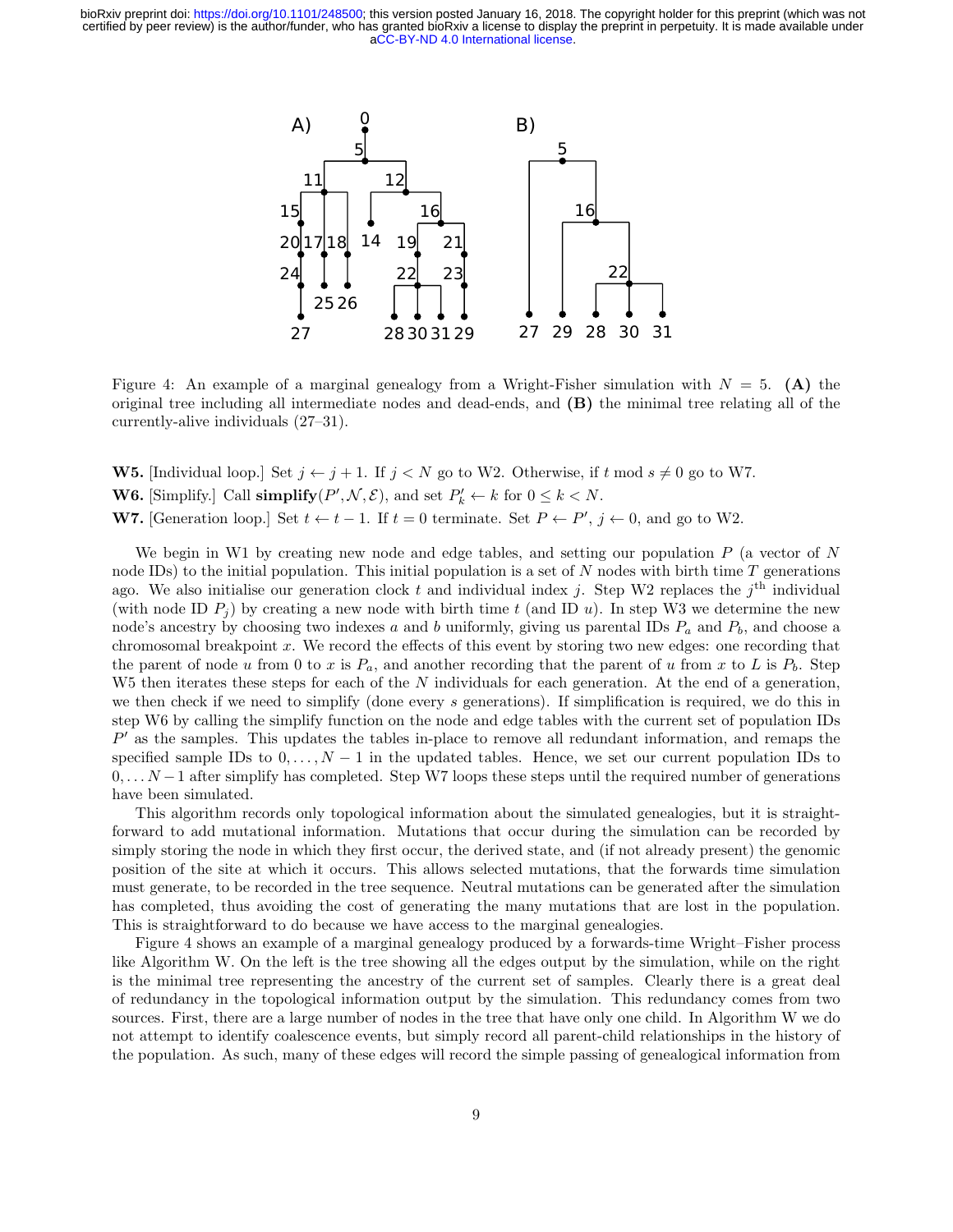parent to child and only some small subset will correspond to coalescences within the marginal trees. The second source of redundancy in the (unsimplified) output of Algorithm W is due to the fact that lineages die out: a large number of individuals in the simulation leave no descendants in the present day population. Node 26 in Figure [4a](#page-8-0), for example, leaves no ancestors in the current population, and so the entire path tracing back to its common ancestor with 27 is redundant.

#### Tree sequence simplification

It is desirable for many reasons to remove redundant information from a tree sequence. To formalize this: suppose that we are only interested in a subset of the nodes of a tree sequence (which we refer to as our 'samples'), and wish to reduce this input tree sequence to the smallest one that still completely describes the history of the specified samples, having the following properties:

- 1. All marginal trees must match the subtree of the corresponding tree in the input tree sequence that is induced by the samples.
- 2. Within the marginal trees, all non-sample vertices must have at least two children (i.e., unary tree vertices are removed).
- 3. Any nodes and edges not ancestral to any of the sampled nodes are removed.
- 4. There are no adjacent redundant edges, i.e., pairs of edges  $(\ell, x, p, c)$  and  $(x, r, p, c)$  which can be represented with a single edge  $(\ell, r, p, c)$ .

Simplification is essential not only for keeping the information recorded by forwards simulation manageable, but also is useful for extracting subsets of a tree sequence representing a very large dataset.

Our approach to simplification is based on Hudson's algorithm for simulating the coalescent with recombination [\[Hudson, 1983\]](#page-17-12), paralleling the implementation in msprime [\[Kelleher et al., 2016\]](#page-17-10); an implementation in pseudocode is provided in Appendix [A,](#page-19-0) and a python implementation as supplementary information. Conceptually, this works by (a) beginning by painting the chromosome in each sample a distinct color; (b) moving back through history, copying the colors of each chromosome to the portions of its' parental chromosomes from which it was inherited; (c) each time we would paint two colors in the same spot (a coalescence), record that information as an edge and instead paint a brand-new color; and (d) once all colors have coalesced on a given segment, stop propagating it. This "paint pot" description misses some details – for instance, we must ensure that all coalescing segments in a given individual are assigned the *same* new color – but is reasonably close. Figure [5](#page-10-0) shows an example tree sequence, before and after simplification, and Figure [6](#page-11-0) depicts the "paint pot" state of the algorithm during the process of simplifying this tree sequence.

More concretely, the algorithm works by moving back through time, processing each parent in the input tree sequence in chronological order. The main state of the algorithm at each point in time is a set of ancestral lineages, and each lineage is a linked list of ancestral segments. An ancestral segment  $(\ell, r, u)$ is found in a lineage if the output node u inherits the genomic interval  $(\ell, r)$  from that lineage (and so u corresponds to a "color" in the description above). We also maintain a map from input nodes to lineages. Crucially, the time required to run the algorithm is linear in the number of edges of the input tree sequence.

#### Sequential simplification and prior history

Any simulation scheme that records data into tables, as Algorithm W does, has its genealogical history available at any time as a tree sequence. This has two additional advantages: First, simplification can be run periodically through the simulation, if we take the set of samples to be the entire currently alive population. This is important in practice as it keeps memory usage from growing linearly (and quickly) with time. Second, the simulation can be *begun* with a tree sequence produced by some other method – for instance, by a coalescent simulation with msprime, providing an easy, efficient way to specify prior history. A natural question is now: how often should simplification occur? Limited testing (described in Appendix [C\)](#page-22-1) found that different simplification intervals affect run times by approximately 25%, with the lowest run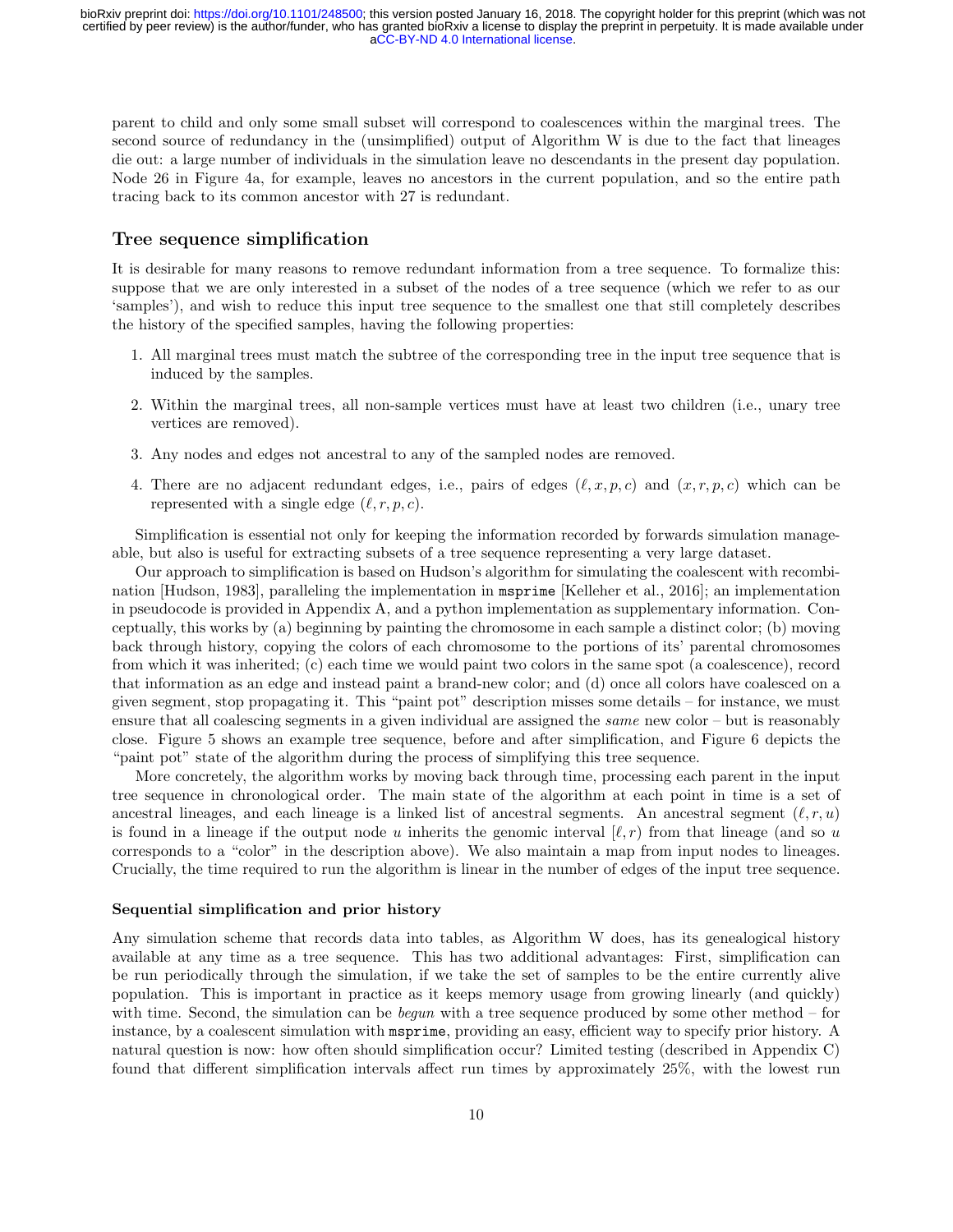



| <b>Nodes:</b> |                | Edges: |       |              |   |
|---------------|----------------|--------|-------|--------------|---|
| label         | time           | left   | right | parent child |   |
| A             | 0              | 0.0    | 1.0   | A            | B |
| B             | 1              | 0.0    | 1.0   | A            | C |
| C             | 1              | 0.0    | 1.0   | A            | D |
| D             | 1              | 0.0    | 1.0   | A            | E |
| E             | 1              | 0.0    | 1.0   | B            | F |
| F             | 2              | 0.0    | 0.7   | E            | G |
| G             | $\overline{2}$ | 0.7    | 1.0   | D            | G |
| н             | 3              | 0.0    | 0.5   | G            | н |
|               | 3              | 0.5    | 1.0   | F.           | н |
|               | 4              | 0.0    | 0.2   | D            |   |
| K             | 4              | 0.2    | 1.0   | F            |   |
|               |                | 0.0    | 0.9   | Н            |   |
|               |                | 0.9    | 1.0   |              |   |
|               |                | 0.0    | 0.5   |              | K |
|               |                | 0.5    | 1.0   | н            | K |

(B) The sequence of trees:



|     | $\boldsymbol{0}$    | $\Large{\textcircled{\small{1}}}$ |                                                        |     | Д |
|-----|---------------------|-----------------------------------|--------------------------------------------------------|-----|---|
| 0.0 | $\mathbf{1}$<br>0.2 | $\circledcirc$<br>0.5             | $\left( \mathrm{I}\right)$<br>$\left( 0\right)$<br>0.9 | 1.0 |   |

| <b>Nodes:</b>                                                                           | <b>Edges:</b>                                                |                                                      |                                                               |        |
|-----------------------------------------------------------------------------------------|--------------------------------------------------------------|------------------------------------------------------|---------------------------------------------------------------|--------|
| time<br>label (ago)<br>0<br>0<br>0<br>ĸ<br>1<br>$\mathcal{P}$<br>1<br>н<br>F.<br>3<br>3 | left<br>0.5<br>0.5<br>0.2<br>0.2<br>0.0<br>0.0<br>0.9<br>0.9 | 0.9<br>0.9<br>0.5<br>0.5<br>0.2<br>0.2<br>1.0<br>1.0 | right parent child<br>2<br>2<br>3<br>3<br>$\overline{4}$<br>4 | 1<br>1 |

<span id="page-10-0"></span>Figure 5: An example of tree sequence simplification. (A) The augmented pedigree diagram on the left relates the ten homologous chromosomes of five diploid individuals (BC, DE, FG, HI, and JK) to each other and to a common ancestral chromosome (A); dotted lines connect the two chromosomes of each individual, and solid lines lead to the products of their meioses. The corresponding tables (right) have 11 node records (one for each chromosome) and 15 edge records (one for each distinctly inherited segment). Blue numbers denote crossing over locations – for instance, D and  $E$  were parents to G, who inherited the left 70% of the chromosome from E and the remainder from  $\overline{D}$ . B, C, D, and E inherit clonally from A. (B) The five distinct trees found across the chromosome (blue numbers denote locations on the chromosome). Labels after simplification are shown in red. (C) Tables recording the tree sequence after simplification with nodes  $J$  and  $K$  as samples. The mapping from labels in the forwards time simulation to nodes in the tree sequence is shown in red.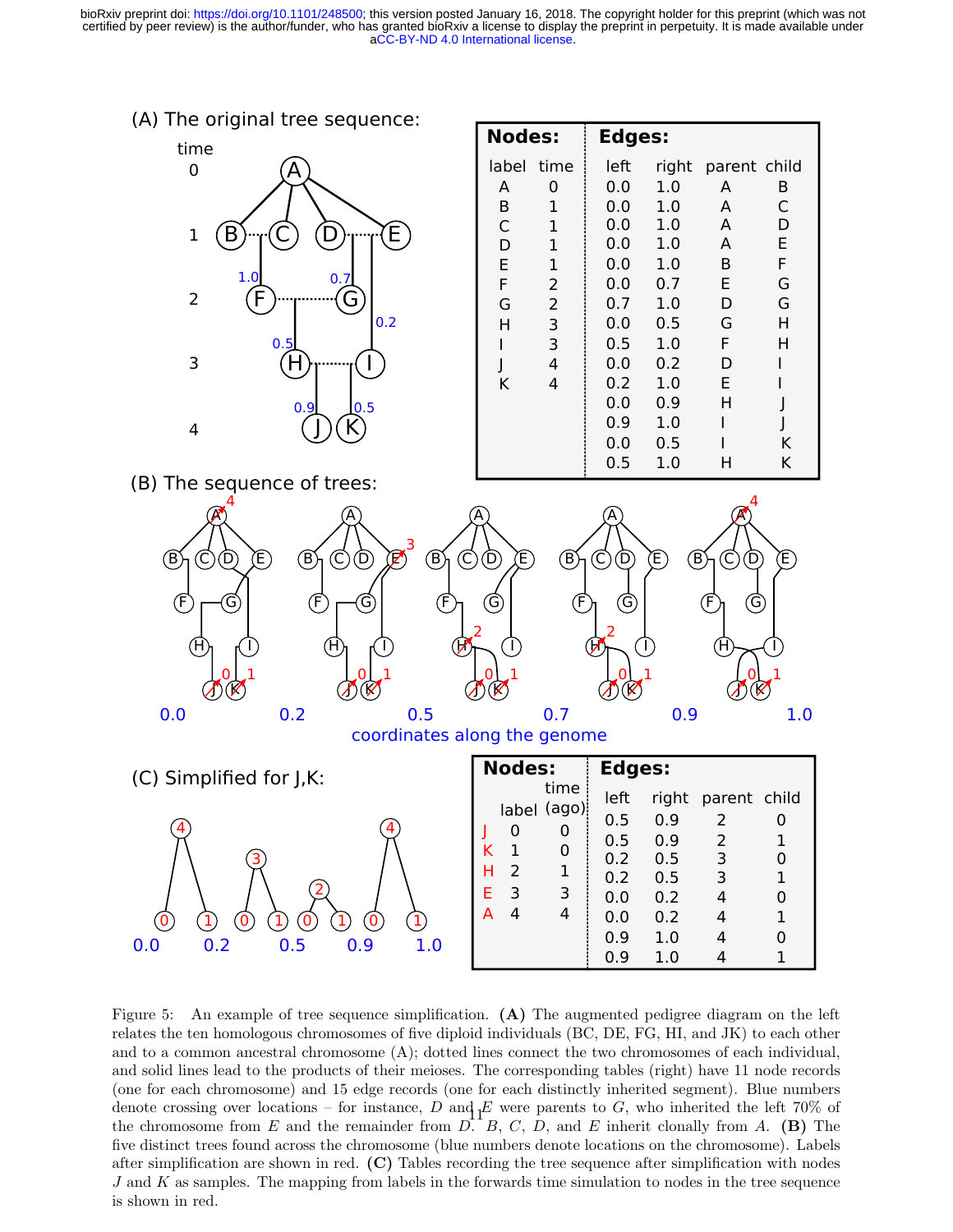

<span id="page-11-0"></span>Figure 6: A depiction of the state of the simplification algorithm at each point in time, in the example of Figure [5A](#page-10-0). Ancestral material from J (red) and K (blue) are traced up through the pedigree until they coalesce; the smaller colored chromosomes on either side of each solid arrow show the bits inherited from each of the two parental chromosomes; each time two colors overlap, a coalescence occurs, and two edges are output. For instance, both J and K inherit from H between 0.5 and 0.9, which resulted in the first two edges of the simplified table of Figure [5C](#page-10-0).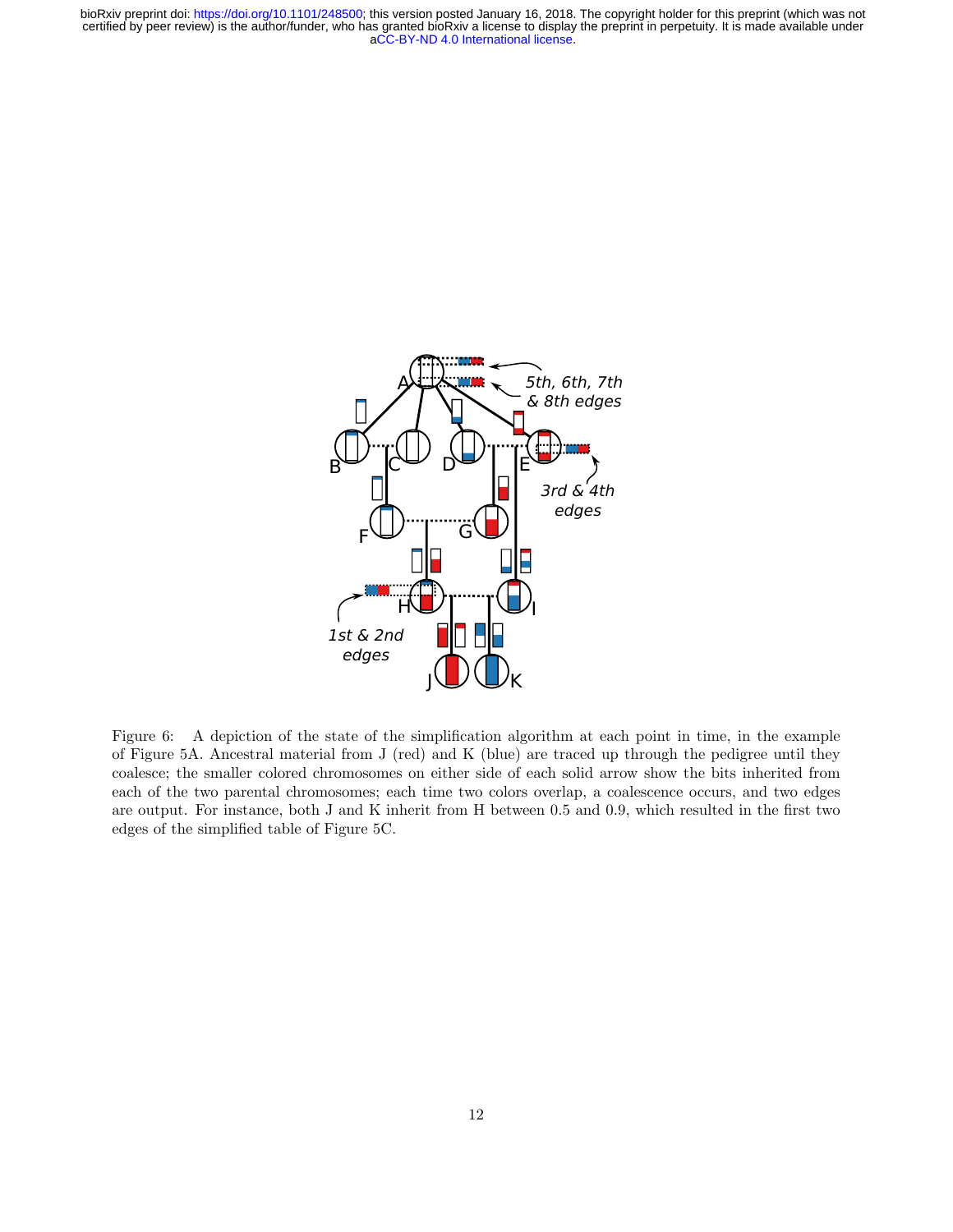time occurring when simplifying every  $10^3$  generations. Thus, there is a memory-versus-speed tradeoff – simplifying more often would keep fewer extinct nodes and edges in memory.

#### Computational complexity

Figures [1](#page-3-0) and [2](#page-4-0) show that this method can dramatically improve simulation performance in practice – but, how does it perform in theory? Both computational time and storage space are depend mostly on the number of mutations and edges in the tree sequence. The key quantity to understand for this will be the total "area" of the tree sequence, which is the sum of the lengths of all ancestral genomic segments that some, but not all, of the present population has inherited. It can be found by summing the product of segment length (left minus right coordinates) and edge length (difference in birth times between parent and child), across all edges. This area is also equal to the sum of the total lengths of all marginal trees (i.e., the trees describing inheritance at each position on the genome), so can be computed as the sequence length multiplied by the mean marginal tree length. Since we analyze tree sequences arising from a Wright–Fisher model, statistical properties of a marginal tree are fairly well-described by coalescent theory. Similar arguments to those below go back at least to [Watterson](#page-18-14) [\[1975\]](#page-18-14), who also explicitly computed smaller order corrections relevant to whole-population genealogies of the Wright–Fisher model. For an introduction to coalescent theory, see [Wakeley](#page-18-6) [\[2005\]](#page-18-6).

First: how much memory do simplified tree sequences require? Consider a simulation of a Wright–Fisher population of  $N$  haploid individuals using Algorithm W for  $T$  generations. Since every chromosome inherits material from both parents, without simplification this would produce tables of NT nodes and 2NT edges. After simplification, we are left with the tree sequence describing the history of only the current generation of N individuals, back to either  $T$  generations ago, or their common ancestor, whichever comes first. The tree sequence must store edges describing the leftmost marginal tree, which requires at most  $2N - 2$  edges. Then, each time the marginal tree changes along the sequence, four edges end and four new edges begin (except for changes affecting the root, which require fewer; see [Kelleher et al.](#page-17-10) [\[2016\]](#page-17-10)). Suppose that  $\mathcal{T}_x$  is the marginal tree at genomic position x, and write  $|\mathcal{T}_x|$  for the total length of the tree. For the tree at nearby position  $x + dx$  to be different, there must have been a crossing-over between x and  $x + dx$  in one of the  $|\mathcal{T}_x|$ meioses that gave birth to those individuals. (Recall that these "individuals" are haploid.) Since we measure distance along the genome so that length is equal to the expected number of crossing-overs per generation, the expected distance until the next crossing-over is  $1/|\mathcal{T}_x|$ . If every crossing-over changed the marginal tree, then this would imply, for consistency, that the expected total number of times that the marginal tree changes along the genome is equal to the total area of the tree sequence (as defined above). Not every such crossing-over changes the marginal tree, but most do, so the total area of the tree sequence, multiplied by four, gives an upper bound on the expected number of edges in the tree sequence beyond those describing the leftmost tree. Since we are considering a chromosome of length 1, the expected total area is equal to the mean marginal tree length, as above.

If  $T$  is large relative to  $N$ , so that all marginal trees have a single root with high probability, then coalescent theory tells us that the expected total length of the branches of a marginal tree back to the most recent common ancestor is approximately  $2N \log(N)$ . Therefore, the tree sequence describing the entire population is expected to need no more than  $2N + 8N \log(N)$  edges. Not every new edge derives from a never-before-seen node, but the number of nodes is at most equal to the number of edges plus the sample size. Therefore, we would need  $O(N^2)$  space to store the complete history of the simulation, but only  $O(N \log N)$ to store the history that is relevant to the extant population.

What if T is smaller: how many of the resulting  $2NT$  edges are required after simplification? In other words, how fast does the information in the pedigree become irrelevant? Now, we need to compute the expected total length of all branches in a coalescent tree up until time  $T$  (or the common ancestor, whichever comes first). Again, coalescent theory tells us that the expected length of time for which a coalescent tree has k lineages is  $2N/(k(k-1)) = 2N(1/(k-1) - 1/k)$  generations. Since the tree has k branches over this period, it is expected to contribute  $2N/(k-1)$  to the total tree length. By summing over  $n < k \leq N$ , the N tips of a tree are expected to descend from only n lineages around  $2(N/n-1)$  generations ago. Inverting this relationship between time and number of roots implies that a marginal tree cut  $T$  units of time ago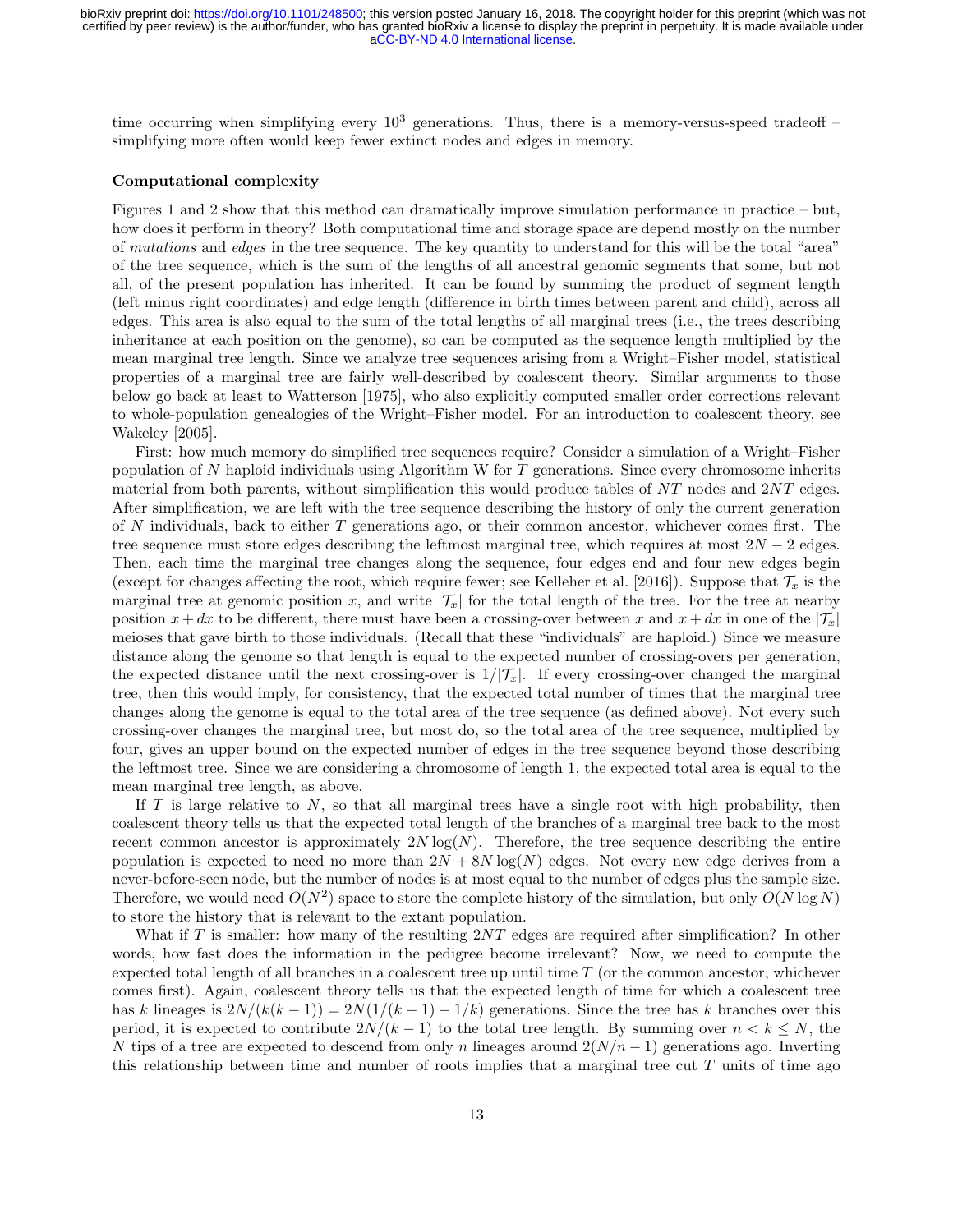is expected to have around  $r(T)$  roots, where  $r(T) = 2N/(T+2)$ . The total tree length over this time is  $2N\sum_{k=r(T)+1}^{N}1/(k-1) \approx 2N\log(N/r(T))$ , since  $\sum_{k=1}^{x}1/k \approx \log(x)+\gamma$ . This is a crude estimate for several reasons: first, we should not count the branch leading to the root of the tree (i.e., when  $r(T) = 1$ ), and second, this does not account for the discrete nature of the Wright–Fisher model. Nonetheless, this leads as above to an upper bound on the number of edges of

<span id="page-13-0"></span>
$$
2N\left(1+4\log\left(\min\left(N,\frac{T+2}{2}\right)\right)\right). \tag{1}
$$

This implies that the number of edges required to store the last  $T$  generations of history for the entire chromosome of a population of size N grows as  $O(N \log T)$  – proportionally to N at first but rapidly tapering off. The bound holds up reasonably well in practice, as shown in Figure [7.](#page-14-0)

What about mutations? Forwards-time generation of infinite-sites mutations with total mutation rate per generation  $\mu$  would produce around  $\mu NT$  mutations (and the same number of sites), simply because there was a total of NT meioses. Since mutations that are retained after simplification are precisely those that fall on the marginal trees, the number of mutations is proportional to the total area of the tree sequence. By the same argument as for the number of edges, this will result in around  $\mu 2N \log(N)$  mutations. With  $N = 2 \times 10^4$ and  $T = 10N$ , this implies that adding neutral mutations to the simplified tree sequence reduces the number of mutations that must be generated by a factor of 10,000. This could result in substantial time savings, even without considering the computational burden of propagating mutations forwards across generations.

Since each mutation is stored only as a single row in the mutation table, and at most one row in the site table, the space required for M mutations is  $O(M)$ ; combined with the  $O(N \log N)$  storage for edges and nodes of a simplified tree sequence, this implies that the full results of a simulation of  $N$  individuals having M mutations can be stored in  $O(N \log N + M)$  space. In simulations of whole chromosomes, there are typically a small, bounded number of mutations per chromosome per generation, so M will be  $O(N \log N)$ as well.

How does the computation time required for simplification scale? Simply because it must process each edge, the simplification algorithm is at least linear in the number of edges of the input tree sequence. Empirically the algorithm is exactly linear, as seen in Figure [7B](#page-14-0), which shows the time required to simplify increasingly large subsets of a large tree sequence. When simplifying the result of a forwards-time sequence, the number of edges is the main contributing factor. Suppose on the other hand we want to simplify an already-minimal but large tree sequence with  $N$  nodes to a subsample of size  $n$ . How does the required time scale with n? In this case, the computation is dominated by the size of the output tree sequence, which grows with  $log(n)$ , as shown in Figure [7C](#page-14-0),

### Discussion

In this paper, we have shown that storing pedigrees and associated recombination events in a forwardstime simulation not only results in having available a great deal more information about the simulated population, but also can speed up the simulation by orders of magnitude. To make this feasible, we have described how to efficiently store this information in numerical tables, and have described a fundamental algorithm for simplification of tree sequences. Conceptually, recording of genealogical and recombination events can happen independently of the details of simulation; for this reason, we provide a well-defined and well-tested API in Python for use in other code bases (a C API is also planned).

The tree sequences produced by default by this method are very compact, storing genotype and genealogical information in a small fraction of the space taken by a compressed VCF file. The format also allows highly efficient processing for downstream analysis. Efficient processing is possible because many statistics of interest for population genetics are naturally expressed in terms of tree topologies, and so can be quickly computed from the trees underlying the tree sequence format. For example, pairwise nucleotide diversity  $\pi$ , is the average density of differences between sequences in the sample. To compute this directly from sequence data at m sites in n samples requires computing allele frequencies, taking  $O(nm)$  operations. By using the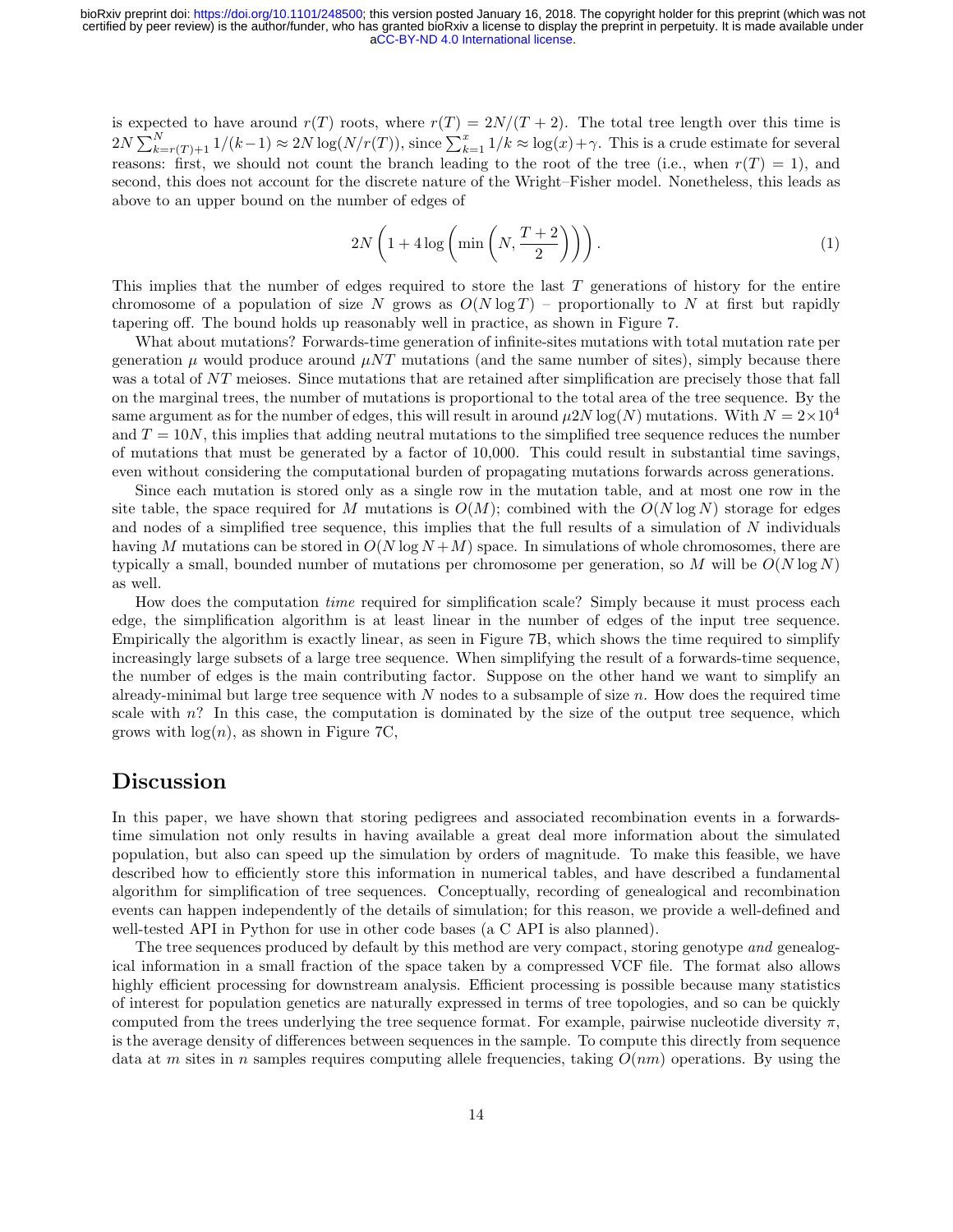

<span id="page-14-0"></span>Figure 7: Time and space complexity of simplify. (A) Number of edges in the simplified tree sequence for 10 replicate Wright–Fisher simulations with  $N = 100$  as a function of number of generations. Each line is one simulation, the heavy blue line gives the average, and the dashed line is the upper bound of equation [\(1\)](#page-13-0). (B) Time required to simplify the first k edges of a large (4.2GiB) unsimplified tree sequence produced by a forwards-time simulation plotted against k. The time scales linearly with the number of input edges. (C) Time required to simplify the tree sequence resulting from a coalescent simulation of 500,000 samples of a 200 megabase human chromosome to a random subsample of n samples, plotted against n (note the log scale; the time scales logarithmically with  $n$ ).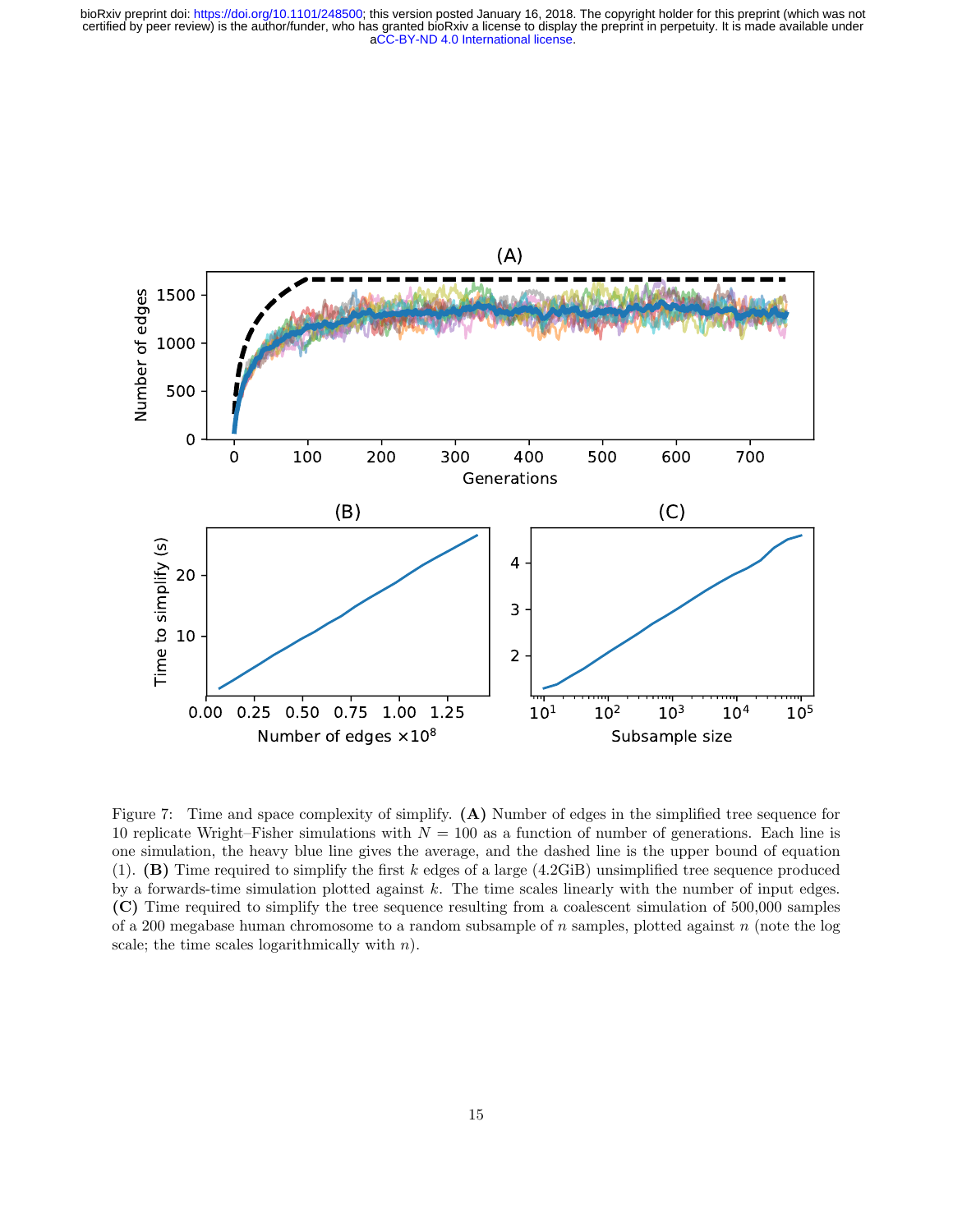locations of the mutations on the marginal trees, and the fact that these are correlated, sequential tree algo-rithms similar to those in [\[Kelleher et al., 2016\]](#page-17-10) can do this in roughly  $O(n+m+t\log n)$  operations, where t is the number of distinct trees. The **msprime** API provides a method to compute  $\pi$  among arbitrary subsets of the samples in a tree sequence, which took about 0.7 seconds when applied to an example simulation of 100 megabases of human-like sequence for 200,000 samples (about 500K sites). The corresponding numeric genotype matrix required about 95GiB of RAM, and calculating  $\pi$  took about 66 seconds with NumPy.

Another attractive feature of this set of tools is that it makes it easy to incorporate prior history, simply by seeding the simulation with a (relatively inexpensive) coalescent simulation. This allows for incorporation of deep-time history beyond the reach of individual-based simulations. This may not even negatively affect realism, since geographic structure from times longer ago than the mixing time of migration across the range has limited effect on modern genealogies [\[Wilkins, 2004\]](#page-18-15), other than possibly changing effective population size [\[Barton et al., 2002,](#page-16-5) [Cox and Durrett, 2002\]](#page-16-6).

Other applications The methods described here for efficiently storing tree sequences may prove useful in other fields. We have focused on the interpretation of tree sequences as the outcome of the process of recombination, but in principle, we can efficiently encode any sequence of trees which differ by subtree-pruneand-regraft operations. Since each such operation requires a constant amount of space to encode, the total space required is  $O(n+t)$  for t trees with n leaves [\[Kelleher et al., 2016\]](#page-17-10). For instance, the large numbers of large, correlated trees produced by MCMC samplers used in Bayesian phylogenetics [e.g., [Drummond et al.,](#page-16-7) [2012\]](#page-16-7) might be compactly stored as a tree sequence, which would then allow highly efficient computation of properties of the posterior distribution.

In this article, we applied our methods for storing trees to the problem of pedigree recording in a forwardtime simulation. However, the method applies to any simulation scheme generating nodes and edges. For example, one could use the methods described here to generate succinct tree sequences under coalescent processes not currently implemented in msprime, such as the coalescent with gene conversion [\[Wiuf and](#page-18-16) [Hein, 2000\]](#page-18-16), using the structured coalescent to model various forms of natural selection [\[Kaplan et al., 1988,](#page-17-13) [1989,](#page-17-14) [Braverman et al., 1995\]](#page-16-8), or the coalescent within a known pedigree. For such models, one could in principle generate tables of nodes and edges to be simplified in msprime. The resulting succinct tree sequence object would be in the same format as those generated by msprime's built-in simulate function, and therefore compatible with existing methods for downstream analyses.

Another application of our methods would be the case of simulating coalescent histories conditional on known pedigrees. The standard description of the Wright-Fisher coalescent averages over pedigrees. However, conditional on a realized pedigree, the distribution of coalescent times in the recent past differs from that of the unconditional coalescent [\[Wakeley et al., 2012\]](#page-18-17). For populations with known pedigrees [e.g. [Aguillon](#page-16-9) [et al., 2017\]](#page-16-9), it may be of use to simulate transmission along such pedigrees for the purpose of inference.

A final note: in preparing this manuscript, we debated a number of possible terms for the embellished pedigree, i.e., the "pedigree with ancestral recombination information". Etymological consensus [\[Liberman,](#page-17-15) [2014\]](#page-17-15) has "pedigree" derived from the french "pied de grue" for the foot of a crane (whose branching pattern resembles the bifurcation of a single parent-offspring relationship). An analogous term for the embellished pedigree might then be nedigree, from "nid de grue", as the nest of a crane is a large jumble of (forking) branches. We thought it unwise to use this term throughout the manuscript, but perhaps it will prove useful elsewhere.

# Methods

We implemented simulations and the connection to msprime in C++, using fwdpp library functions and interface code using a continuum-sites model for both mutation and recombination. Simulations were run using fwdpy11 (version 0.13.a0), a Python package based on fwdpp (version 0.5.7). The majority of results are presented based on a single-threaded implementation. However, we also implemented a parallelized version using Python's queue.Queue to run the simplification step in a separate Python thread. Our implementation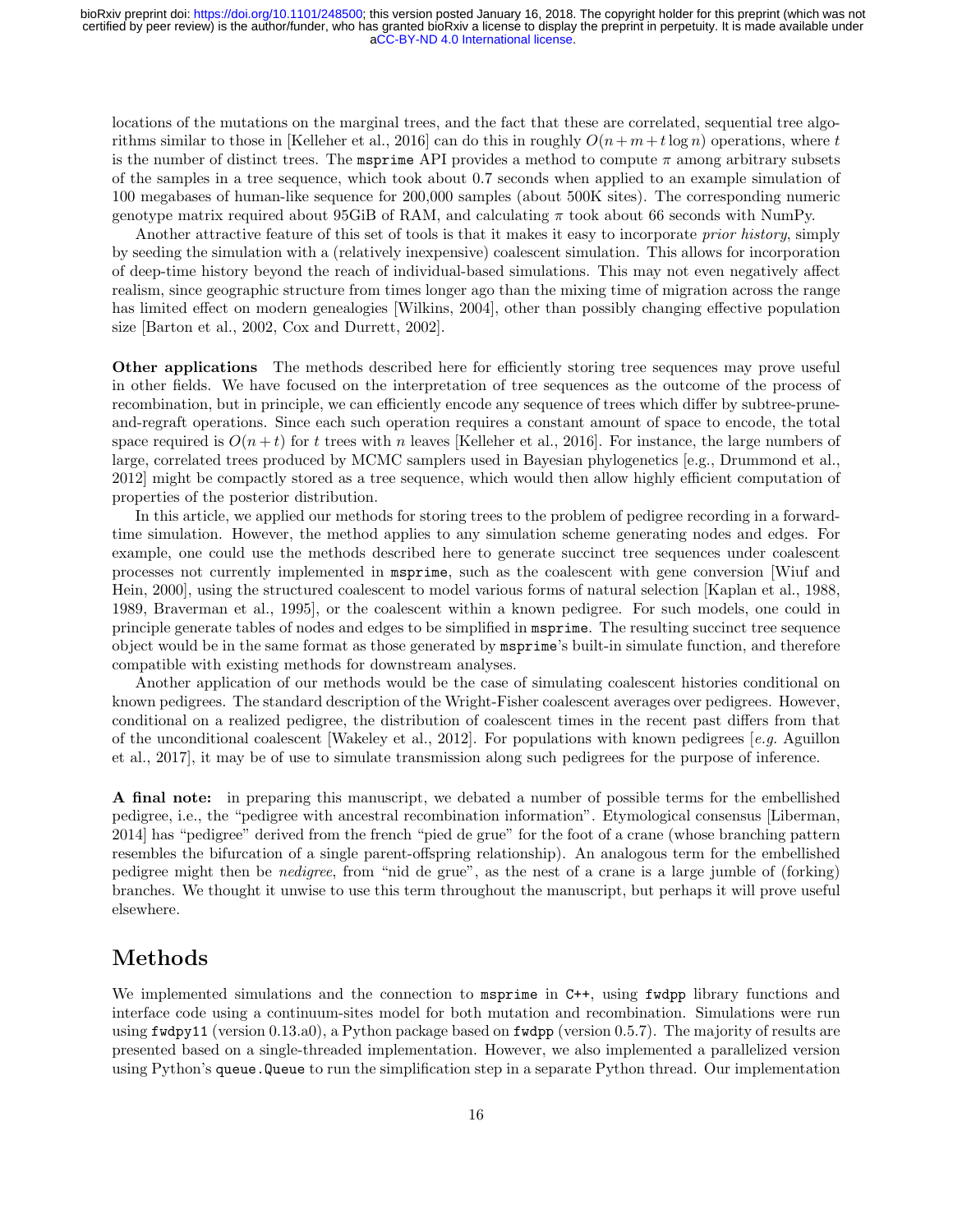allows a maximum of four simplification intervals to be in the queue at once. This parallelized version also performed fitness calculation in parallel using two threads of execution in C++.

Code for all simulations and figures is available at [https://github.com/petrelharp/ftprime\\_ms](https://github.com/petrelharp/ftprime_ms). These made use of the GNU Scientific Library [version 1.16 [Galassi, 2018\]](#page-16-10), pybind11 [version 2.2.1 [Jakob et al.,](#page-17-16) [2016\]](#page-17-16), and GCC (version 4.8.5). We ran all benchmarks on an Ubuntu Linux (version 16.04) system with two 2.6 GHz Intel E5-2650 CPU with hyperthreading enabled. We ran one simulation at a time and the machine was under minimal load otherwise. We used GNU parallel [\[Tange, 2011\]](#page-18-18) to kill any simulation that did not finish within 72 hours, and the Linux  $\tt time$  command to record run time and peak memory usage of each replicate.

## Acknowledgements

Thanks to Jared Galloway, Brad Shaffer, and Evan McCartney–Melstad for useful discussions. Work on this project was supported by funding from the Sloan Foundation and the NSF (under DBI-1262645) to PR; the Wellcome Trust (grant 100956/Z/13/Z to Gil McVean); the NIH (R01GM115564) to KRT.

# References

- <span id="page-16-3"></span>Daniel Abadi, Samuel Madden, and Miguel Ferreira. Integrating compression and execution in columnoriented database systems. In Proceedings of the 2006 ACM SIGMOD international conference on Management of data, pages 671–682. ACM, 2006.
- <span id="page-16-2"></span>Andre J. Aberer and Alexandros Stamatakis. Rapid forward-in-time simulation at the chromosome and genome level. BMC Bioinformatics, 14(1):216, July 2013. ISSN 1471-2105. doi: 10.1186/1471-2105-14-216. URL <https://doi.org/10.1186/1471-2105-14-216>.
- <span id="page-16-9"></span>Stepfanie M Aguillon, John W Fitzpatrick, Reed Bowman, Stephan J Schoech, Andrew G Clark, Graham Coop, and Nancy Chen. Deconstructing isolation-by-distance: The genomic consequences of limited dispersal. PLoS Genet., 13(8):e1006911, August 2017.
- <span id="page-16-0"></span>Nicholas H Barton, Jerome Kelleher, and Alison M Etheridge. A new model for extinction and recolonization in two dimensions: quantifying phylogeography. Evolution, 64(9):2701–2715, 2010.
- <span id="page-16-5"></span>Nick H. Barton, Frantz Depaulis, and Alison M. Etheridge. Neutral evolution in spatially continuous populations. Theoretical Population Biology, 61(1):31–48, February 2002. URL [http://dx.doi.org/10.1006/](http://dx.doi.org/10.1006/tpbi.2001.1557) [tpbi.2001.1557](http://dx.doi.org/10.1006/tpbi.2001.1557).
- <span id="page-16-1"></span>Anand Bhaskar, Andy G. Clark, and Yun S. Song. Distortion of genealogical properties when the sample is very large. Proc Natl Acad Sci USA, 111(6):2385–2390, 2014.
- <span id="page-16-8"></span>J M Braverman, R R Hudson, N L Kaplan, C H Langley, and W Stephan. The hitchhiking effect on the site frequency spectrum of DNA polymorphisms. Genetics, 140(2):783–796, June 1995.
- <span id="page-16-6"></span>J. Theodore Cox and Richard Durrett. The stepping stone model: New formulas expose old myths. Ann. Appl. Probab., 12(4):1348–1377, 11 2002. doi: 10.1214/aoap/1037125866. URL [http://dx.doi.org/10.](http://dx.doi.org/10.1214/aoap/1037125866) [1214/aoap/1037125866](http://dx.doi.org/10.1214/aoap/1037125866).

<span id="page-16-4"></span>Dask Development Team. Dask: Library for dynamic task scheduling, 2016. URL <http://dask.pydata.org>.

<span id="page-16-7"></span>A J Drummond, M A Suchard, D Xie, and A Rambaut. Bayesian phylogenetics with BEAUti and the BEAST 1.7. Mol Biol Evol, 29(8):1969–1973, August 2012. doi: 10.1093/molbev/mss075. URL [https:](https://www.ncbi.nlm.nih.gov/pubmed/22367748) [//www.ncbi.nlm.nih.gov/pubmed/22367748](https://www.ncbi.nlm.nih.gov/pubmed/22367748).

<span id="page-16-10"></span>M. et al Galassi. Gnu scientific library reference manual, 2018. URL <https://www.gnu.org/software/gsl/>.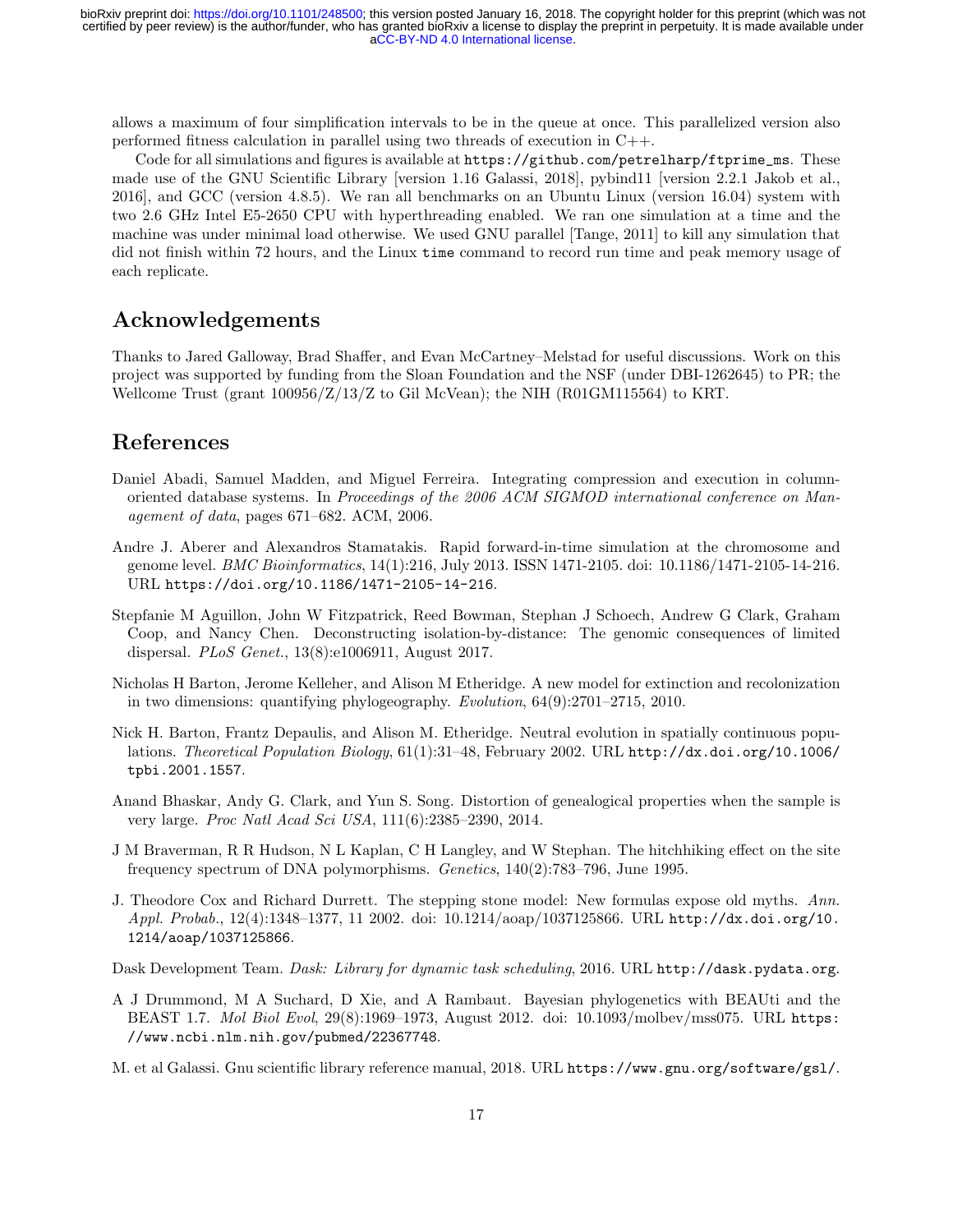- <span id="page-17-11"></span>Simon Gog, Timo Beller, Alistair Moffat, and Matthias Petri. From theory to practice: Plug and play with succinct data structures. In *International Symposium on Experimental Algorithms*, pages 326–337. Springer, 2014.
- <span id="page-17-7"></span>Robert C Griffiths. The two-locus ancestral graph. In *Selected Proceedings of the Sheffield Symposium on* Applied Probability, volume 18, pages 100–117, 1991.
- <span id="page-17-8"></span>Robert C. Griffiths and Paul Marjoram. An ancestral recombination graph. In Progress in population genetics and human evolution (Minneapolis, MN, 1994), volume 87 of IMA Vol. Math. Appl., pages 257–270. Springer, New York, 1997. URL <http://www.math.canterbury.ac.nz/~r.sainudiin/recomb/ima.pdf>.
- <span id="page-17-5"></span>Benjamin C. Haller and Philipp W. Messer. SLiM 2: Flexible, interactive forward genetic simulations. Molecular Biology and Evolution, 34(1):230–240, 2017. doi: 10.1093/molbev/msw211. URL [http://dx.](http://dx.doi.org/10.1093/molbev/msw211) [doi.org/10.1093/molbev/msw211](http://dx.doi.org/10.1093/molbev/msw211).
- <span id="page-17-4"></span>Kelley Harris and Rasmus Nielsen. The genetic cost of Neanderthal introgression. *Genetics*, 203(2):881–891, June 2016. URL <http://www.genetics.org/content/203/2/881>.
- <span id="page-17-6"></span>Ryan D Hernandez and Lawrence H Uricchio. SFS CODE: More efficient and flexible forward simulations. August 2015.
- <span id="page-17-12"></span>R. R. Hudson. Properties of a neutral allele model with intragenic recombination. Theor Popul Biol, 23: 183–201, 1983.
- <span id="page-17-0"></span>R.R. Hudson. Gene genealogies and the coalescent process. Oxford surveys in evolutionary biology, 7(1):44, 1990. URL [http://web.eve.ucdavis.edu/pbg298/pdfs/Hudson\\_OxfordSurveysEvolBiol\\_1991.pdf](http://web.eve.ucdavis.edu/pbg298/pdfs/Hudson_OxfordSurveysEvolBiol_1991.pdf).
- <span id="page-17-16"></span>Wenzel Jakob, Jason Rhinelander, and Dean Moldovan. pybind $11$  — seamless operability between  $c++11$ and python, 2016. https://github.com/pybind/pybind11.
- <span id="page-17-13"></span>N L Kaplan, T Darden, and R R Hudson. The coalescent process in models with selection. Genetics, 120 (3):819–829, November 1988.
- <span id="page-17-14"></span>N L Kaplan, R R Hudson, and C H Langley. The "hitchhiking effect" revisited. Genetics, 123(4):887–899, December 1989.
- <span id="page-17-1"></span>J Kelleher, AM Etheridge, and NH Barton. Coalescent simulation in continuous space: Algorithms for large neighbourhood size. Theoretical population biology, 95:13–23, 2014.
- <span id="page-17-10"></span>Jerome Kelleher, Alison M Etheridge, and Gilean McVean. Efficient coalescent simulation and genealogical analysis for large sample sizes. PLoS computational biology, 12(5):e1004842, 2016.
- <span id="page-17-15"></span>Anatoly Liberman. Little triumphs of etymology: "pedigree". [https://blog.oup.com/2014/05/](https://blog.oup.com/2014/05/pedigree-etymology-word-origin/) [pedigree-etymology-word-origin/](https://blog.oup.com/2014/05/pedigree-etymology-word-origin/), 2014. Accessed: 2017-11-11.
- <span id="page-17-9"></span>Paul Marjoram and Jeff D Wall. Fast "coalescent" simulation. BMC Genet, 7:16–16, 2006. doi: 10.1186/ 1471-2156-7-16. URL <http://www.ncbi.nlm.nih.gov/pubmed/16539698>.
- <span id="page-17-2"></span>Alicia R Martin, Christopher R Gignoux, Raymond K Walters, Genevieve L Wojcik, Benjamin M Neale, Simon Gravel, Mark J Daly, Carlos D Bustamante, and Eimear E Kenny. Human demographic history impacts genetic risk prediction across diverse populations. The American Journal of Human Genetics, 100(4):635–649, 2017.
- <span id="page-17-3"></span>Yosef E Maruvka, Nadav M Shnerb, Yaneer Bar-Yam, and John Wakeley. Recovering population parameters from a single gene genealogy: an unbiased estimator of the growth rate. Mol Biol Evol, 28(5):1617–1631, 2011.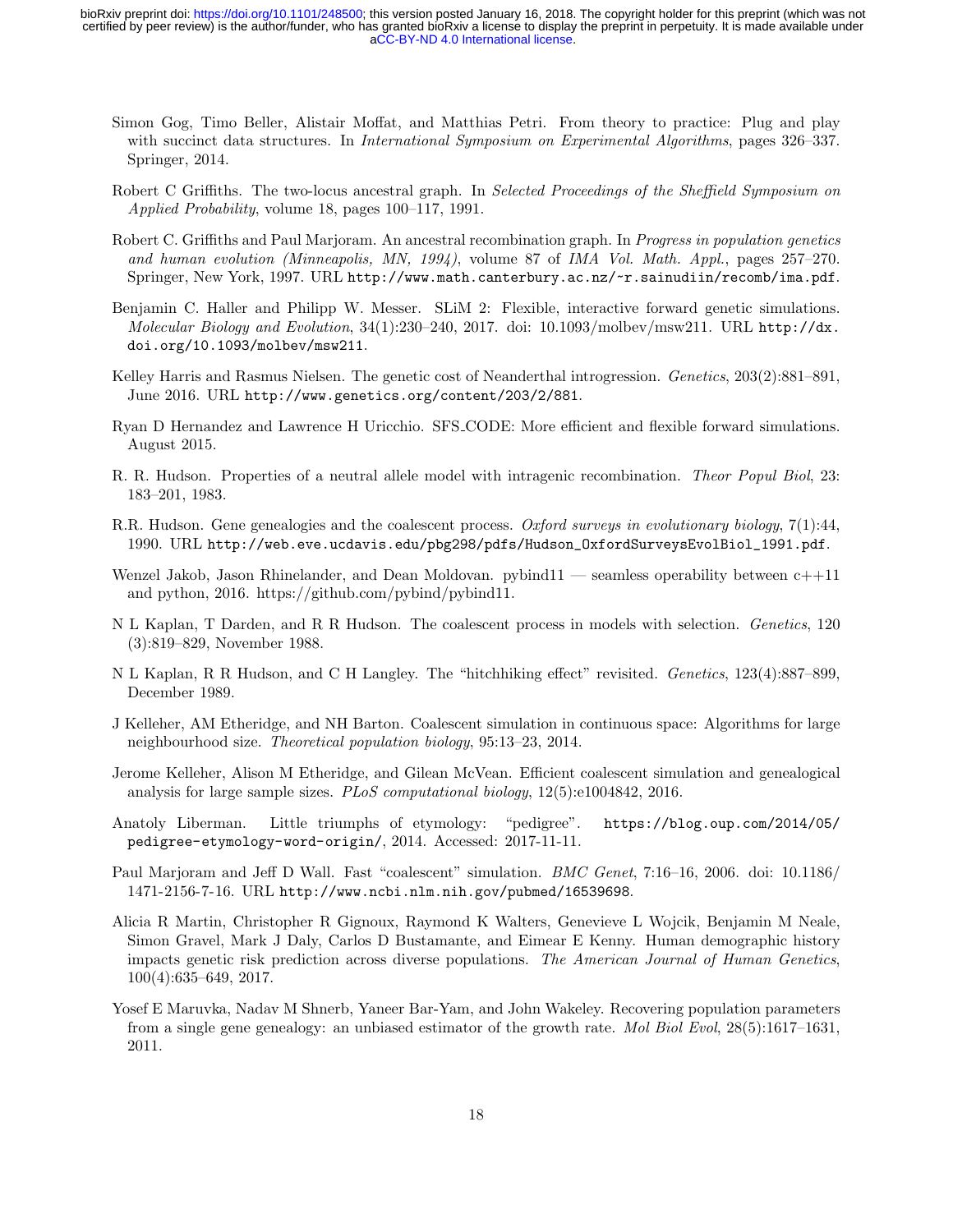- <span id="page-18-2"></span>Philipp W Messer. SLiM: simulating evolution with selection and linkage. *Genetics*, 194(4):1037–1039, August 2013.
- <span id="page-18-0"></span>Claudia Neuhauser and Stephen M Krone. The genealogy of samples in models with selection. Genetics, 145(2):519–534, February 1997.
- <span id="page-18-7"></span>Badri Padhukasahasram, Paul Marjoram, Jeff D. Wall, Carlos D. Bustamante, and Magnus Nordborg. Exploring population genetic models with recombination using efficient forward-time simulations. Genetics, 178(4):2417–2427, April 2008. doi: 10.1534/genetics.107.085332. URL [https://doi.org/10.1534%](https://doi.org/10.1534%2Fgenetics.107.085332) [2Fgenetics.107.085332](https://doi.org/10.1534%2Fgenetics.107.085332).
- <span id="page-18-13"></span>Bo Peng and Marek Kimmel. simupop: a forward-time population genetics simulation environment. Bioinformatics, 21(18):3686–3687, 2005.
- <span id="page-18-3"></span>Jaleal S Sanjak, Anthony D Long, and Kevin R Thornton. A model of compound heterozygous, Loss-of-Function alleles is broadly consistent with observations from Complex-Disease GWAS datasets. PLoS Genet., 13(1):e1006573, January 2017.
- <span id="page-18-18"></span>Ole Tange. Gnu parallel - the command-line power tool. ;login: The USENIX Magazine, 36(1):42–47, Feb 2011. URL <http://www.gnu.org/s/parallel>.
- <span id="page-18-12"></span>The HDF Group. Hierarchical Data Format, version 5, 1997-2018. http://www.hdfgroup.org/HDF5/.
- <span id="page-18-4"></span>Kevin R Thornton. A C++ template library for efficient forward-time population genetic simulation of large populations. Genetics, 198(1):157–166, September 2014.
- <span id="page-18-6"></span>John Wakeley. *Coalescent Theory, an Introduction*. Roberts and Company, Greenwood Village, CO, 2005. URL <http://www.coalescentheory.com/>.
- <span id="page-18-1"></span>John Wakeley and Tsuyoshi Takahashi. Gene genealogies when the sample size exceeds the effective size of the population. *Mol Biol Evol*,  $20(2):208-213$ ,  $2003$ .
- <span id="page-18-17"></span>John Wakeley, Léandra King, Bobbi S Low, and Sohini Ramachandran. Gene genealogies within a fixed pedigree, and the robustness of kingman's coalescent. Genetics, 190(4):1433–1445, April 2012.
- <span id="page-18-11"></span>Stéfan van der Walt, S Chris Colbert, and Gael Varoquaux. The NumPy array: a structure for efficient numerical computation. Computing in Science & Engineering,  $13(2):22-30$ ,  $2011$ .
- <span id="page-18-14"></span>G A Watterson. On the number of segregating sites in genetical models without recombination. Theor Popul Biol,  $7(2):256-276$ , April 1975. URL <https://www.ncbi.nlm.nih.gov/pubmed/1145509>.
- <span id="page-18-15"></span>Jon F. Wilkins. A separation-of-timescales approach to the coalescent in a continuous population. Genetics, 168(4):2227–2244, 2004. doi: 10.1534/genetics.103.022830. URL [http://www.genetics.org/cgi/](http://www.genetics.org/cgi/content/abstract/168/4/2227) [content/abstract/168/4/2227](http://www.genetics.org/cgi/content/abstract/168/4/2227).
- <span id="page-18-10"></span>Peter R Wilton, Shai Carmi, and Asger Hobolth. The SMC' is a highly accurate approximation to the ancestral recombination graph. Genetics, 200(1):343–355, May 2015. doi: 10.1534/genetics.114.173898. URL <http://www.ncbi.nlm.nih.gov/pubmed/25786855>.
- <span id="page-18-8"></span>Carsten Wiuf and Jotun Hein. On the number of ancestors to a DNA sequence. Genetics, 147(3):1459–1468, November 1997. URL <http://www.ncbi.nlm.nih.gov/pubmed/9383085>.
- <span id="page-18-9"></span>Carsten Wiuf and Jotun Hein. The ancestry of a sample of sequences subject to recombination. Genetics, 151(3):1217–1228, March 1999. URL <http://www.ncbi.nlm.nih.gov/pubmed/10049937>.
- <span id="page-18-16"></span>Carsten Wiuf and Jotun Hein. The coalescent with gene conversion. Genetics, 155(1):451–462, May 2000.

<span id="page-18-5"></span>Sewall Wright. Evolution in mendelian populations. Genetics, 16(2):97–159, 1931.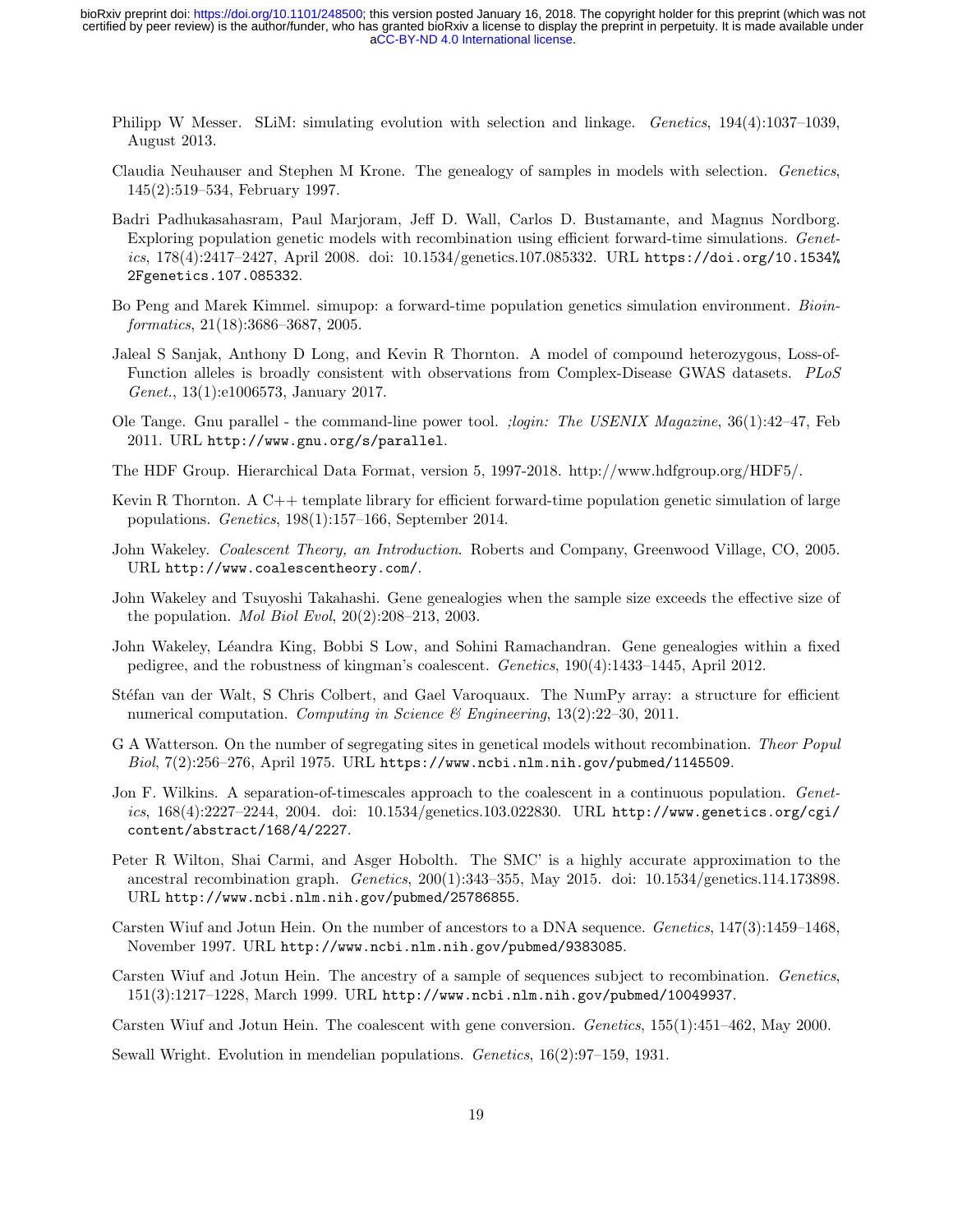## <span id="page-19-0"></span>A Simplification algorithm

Here we provide a concrete implementation of the simplification algorithm. The algorithm uses a few simple structures besides the node and edge tables discussed earlier. As the algorithm needs to track the mapping between input and output node IDs over specific genomic intervals, we use a Segment() type to track these individual mappings. Thus, a segment x has three attributes: x. left and x. right represent the genomic interval in the usual way, and  $x$ .node represents the output node ID that is assigned to this interval. These output node IDs correspond to colors in the "paint pot" analogy. The per-interval segments are assigned to input IDs via the A mapping, which is the main state required by the algorithm. Each element  $\mathcal{A}[u]$  is a list of ancestral segments, describing the output node IDs mapped to input node ID  $u$  over a set of intervals. For each input node, we need to process the ancestral segments to find overlaps (and hence coalescences), and to update  $\mathcal{A}$ . We do this using a **PriorityQueue**() type, which maintains a list of ancestral segments sorted by left coordinate. For a priority queue  $Q$ , the operation  $Q$  push $(x)$  inserts the segment x into the queue, and  $Q.\textbf{pop}$ ) removes and returns the segment in  $Q$  with the smallest left coordinate. To obtain the segment currently in the queue with the smallest left value we write  $Q[0]$ .

**Algorithm S.** (Simplify a tree sequence). Input consists of a list S of sample IDs, a list  $\mathcal{N}_I$  of nodes (ordered by birth time), a list  $\mathcal{E}_I$  of edges, and the genome length, L. The output is a nodes  $\mathcal{N}_O$ , and list of edges  $\varepsilon_{\scriptscriptstyle O}$ .

- **S1.** [Initialisation.] Set  $\mathcal{A}_u \leftarrow \text{List}()$  for  $0 \le u \le |\mathcal{N}_I|$ . Then, for each u in S, set  $v \leftarrow \mathcal{N}_O$  addrow $(\mathcal{N}_I[u])$ and call  $\mathcal{A}[u]$ .append(Segment $(0, L, v)$ ). Then set  $Q \leftarrow$  **PriorityQueue**() and  $u \leftarrow 0$ .
- **S2.** [Select parent edges.] Set  $E \leftarrow \{e \in \mathcal{E}_I : e.\text{parent} = u\}$ . Set  $v \leftarrow -1$ . If  $|E| = 0$ , go to S9.
- **S3.** [Insert edge/ancestry intersections.] For each  $e \in E$  and each  $x \in \mathcal{A}[e\text{.child}]$ , if x.right  $\geq e\text{.left}$  and e.right > x.left, set  $\ell \leftarrow \max(x.\text{left}, r \leftarrow \min(x.\text{right}, e.\text{right}), y \leftarrow \text{Segment}(\ell, r, x.\text{node})$  and call  $Q.\textbf{push}(y)$ .
- **S4.** [Find segments with minimum left coordinate.] Set  $\ell \leftarrow Q[0]$ . left,  $r \leftarrow L$  and  $X \leftarrow$  List(). Then, while  $|Q| > 0$  and  $Q[0]$ . left  $= \ell$ , set  $x \leftarrow Q$ . pop(),  $r \leftarrow \min(r, x$ . right) and call X. append $(x)$ . Afterwards, if  $|Q| > 0$ , set  $r \leftarrow \min(r, Q[0].\text{left}).$  If  $|X| > 1$  go to S6.
- **S5.** [No overlapping segments.] Set  $x \leftarrow X[0]$  and  $\alpha \leftarrow x$ . If  $|Q| > 0$  and  $Q[0]$ . left  $\lt x$  right, set  $\alpha \leftarrow \text{Segment}(x.\text{left}, Q[0].\text{right}, x.\text{node}), x.\text{left} \leftarrow Q[0].\text{left} \text{ and } calQ.\text{push}(x).$  Go to S8.
- **S6.** [Overlap; new output node.] If  $v = -1$ , set  $v \leftarrow \mathcal{N}_0$  addrow $(\mathcal{N}_I[u])$ .
- **S7.** [Record edges.] Set  $\alpha \leftarrow$  **Segment** $(\ell, r, v)$ . Then for each  $x \in X$  call  $\mathcal{E}_O$  **addrow** $(l, r, v, x$  node) and, if  $x.\text{right} > r$ , set  $x.\text{left} \leftarrow r$  and call  $Q.\text{push}(x)$ .
- **S8.** [Left coordinate loop.] Call  $\mathcal{A}[u]$  **append**( $\alpha$ ). If  $|Q| > 0$  return to S4.
- **S9.** [Parent loop.] Set  $u \leftarrow u + 1$ . If  $u < |\mathcal{N}_I|$ , go to S2.

The algorithm begins in S1 by allocating an empty list to store ancestral segments for each of the  $|\mathcal{N}_I|$ input nodes, and then creating the initial state for the samples in S. For each input sample with node ID u, we add a row in the output node table  $\mathcal{N}_O$ , and create a mapping for this new node v. After this initial state has been created, we then allocate our priority queue  $Q$ , and set the current input ID  $u$  to 0. Recall that the function  $\mathcal N$  addrow(t) adds a new node to the node table  $\mathcal N$  with birth time t, and returns the ID (i.e., index) of that new node in N. So, the operation  $v \leftarrow \mathcal{N}_O$  addrow $(\mathcal{N}_I[u])$  looks up the birth time for input node ID u in  $\mathcal{N}_I$ , adds a new node with this time to  $\mathcal{N}_O$ , and stores the resulting (output) node ID in  $\upsilon$ .

To process ancestral information moving back up through the pedigree, steps S2–S9 consider each node u in turn (note we are assuming that nodes are ordered by time-since-birth). In S2 we first find all edges in the input where the parent is equal to our current input ID  $u$ , and then set the corresponding output ID  $v$ to −1. Then, in S3 we find all intersections between these input edges and the mapped ancestry segments of their child nodes. For each of these intersections we create a new segment  $y$  and insert it into the priority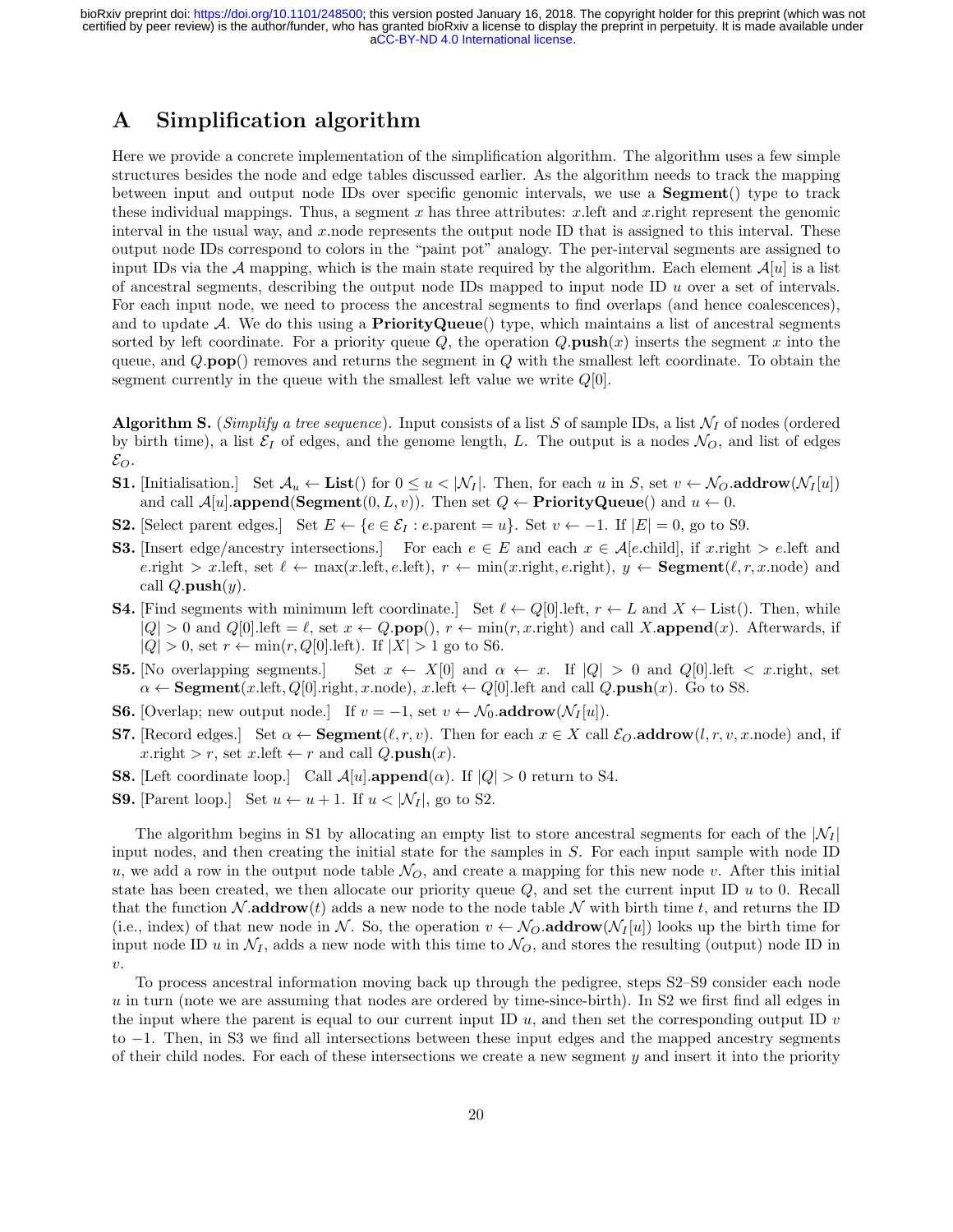queue. (In the paint pot analogy, this stores in  $Q$  all segments of color that must be transferred to the ancestor with input ID  $u$ .)

After finding all overlaps and filling the priority queue with the resulting ancestry segments, we then need to process these segments. Steps S4–S8 loop over the segments in the queue, considering each in turn until the queue is empty. Step S4 builds a list  $X$  of all segments covering the current left-most coordinate (along with some bookkeeping to keep track of where our next right coordinate  $r$  is), removing them from  $Q$ . If there is only one element in X this means that we have no overlapping ancestral segments at this coordinate and we proceed to S5.

In this case, only a single segment covers the leftmost region of the segments, so there is no change in the mapping between input and output IDs, and the ancestry segment  $\alpha$  is not changed (this is assigned to  $\mathcal{A}_u$  in S8). (The color in this segment of the offspring can simply be transferred to the parent.) However, if other segments in  $Q$  intersect with  $x$  (since  $x$  is the current left-most segment, these have left coordinate less then x.right), then we can only transfer the portion of x up until it overlaps with other segments. Therefore, we change the left coordinate of x to this coordinate and reinsert it into  $Q$  where it will be processed again later, effectively cutting off (and propagating) the leftmost segment of x. After doing this, we proceed to S8, update the ancestry mapping for the input node  $u$ , and loop back to S4 if  $Q$  is not empty.

On the other hand, if there is more than one segment in  $X$ , we know that an overlap among the ancestral segments has occurred and we must update the output nodes and edges accordingly. In step S6 we first allocate a new output node  $v$  for input node  $u$ , if it has not been done already (we may have many overlapping segments along the genome). Step S7 then continues by creating a new ancestry segment  $\alpha$  mapping the current interval to the output node  $v$ . We then iterate over all segments in  $X$ , adding the appropriate output edges and editing and reinserting the ancestry segment  $x$  into the priority queue if necessary, as before.

### <span id="page-20-0"></span>B Memory usage with selection

The peak RAM use in gigabytes (GB) is shown for the simulations with selection in Figure [B1.](#page-3-0) For our parameters, which involved simplifying every  $10<sup>3</sup>$  generations, simulation while recording pedigrees uses more RAM than a standard simulation. This is because with pedigree recording, a non-recombinant individual still requires one new edge and two new nodes to be allocated. Without pedigree recording, no new memory is allocated for such an offspring by fwdpp. Thus, pedigree recording accumulates a large amount of data in RAM until simplification. This extra RAM consumption is the trade off for reduced run times and the degree of extra RAM needed can be reduced by simplifying more often. The simulations where we run the simplification step in a separate thread require even more RAM (dashed line in Figure [B1\)](#page-3-0) because up to four sets of unsimplified data are stored in RAM. In practice, the RAM consumption can be minimized by simplifying more often.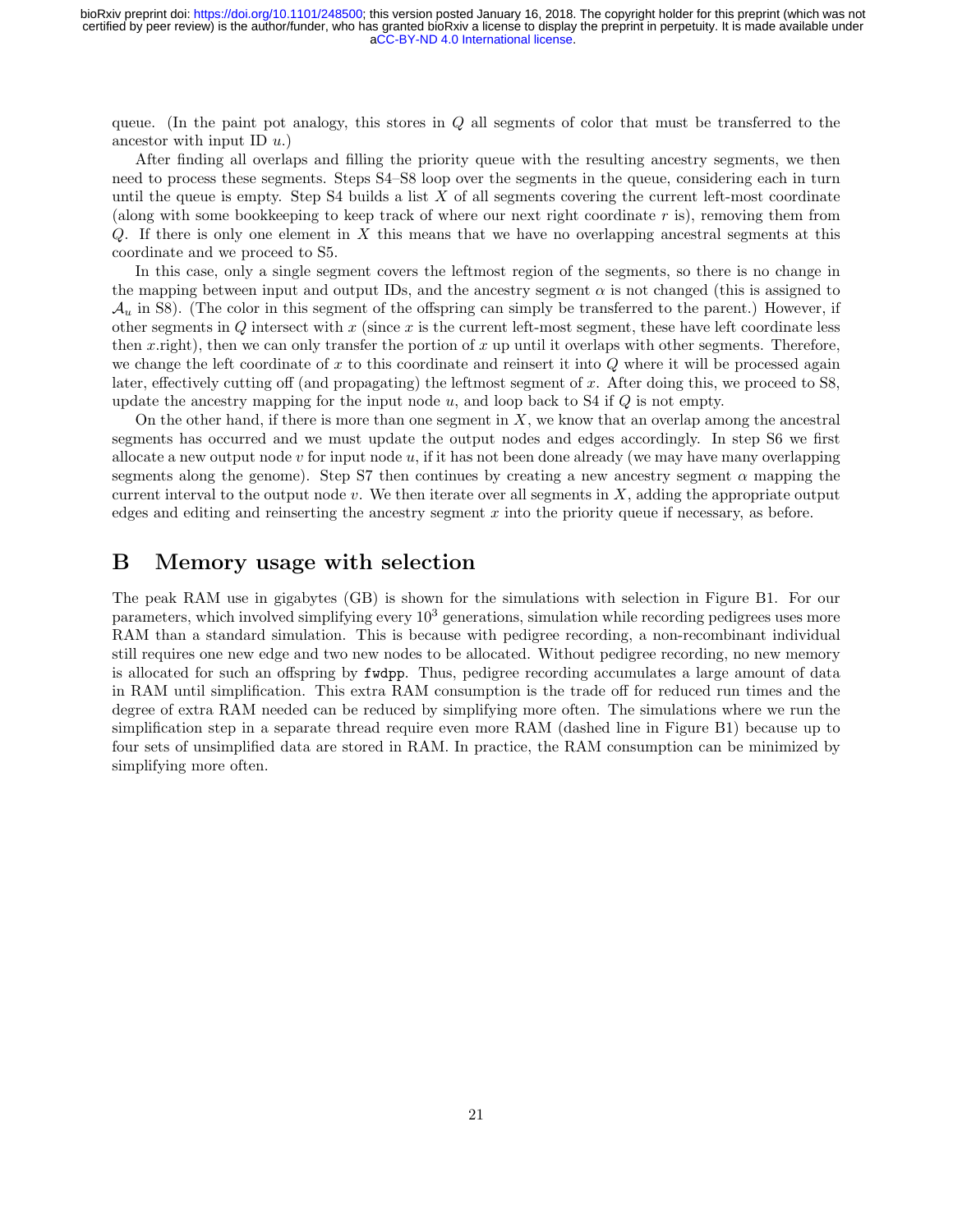

Figure B1: Peak RAM use in gigabytes (GB) for simulations with selection. The plots are from the same data as in Figure [1.](#page-3-0) Note that the y-axis scales differ considerably across panels.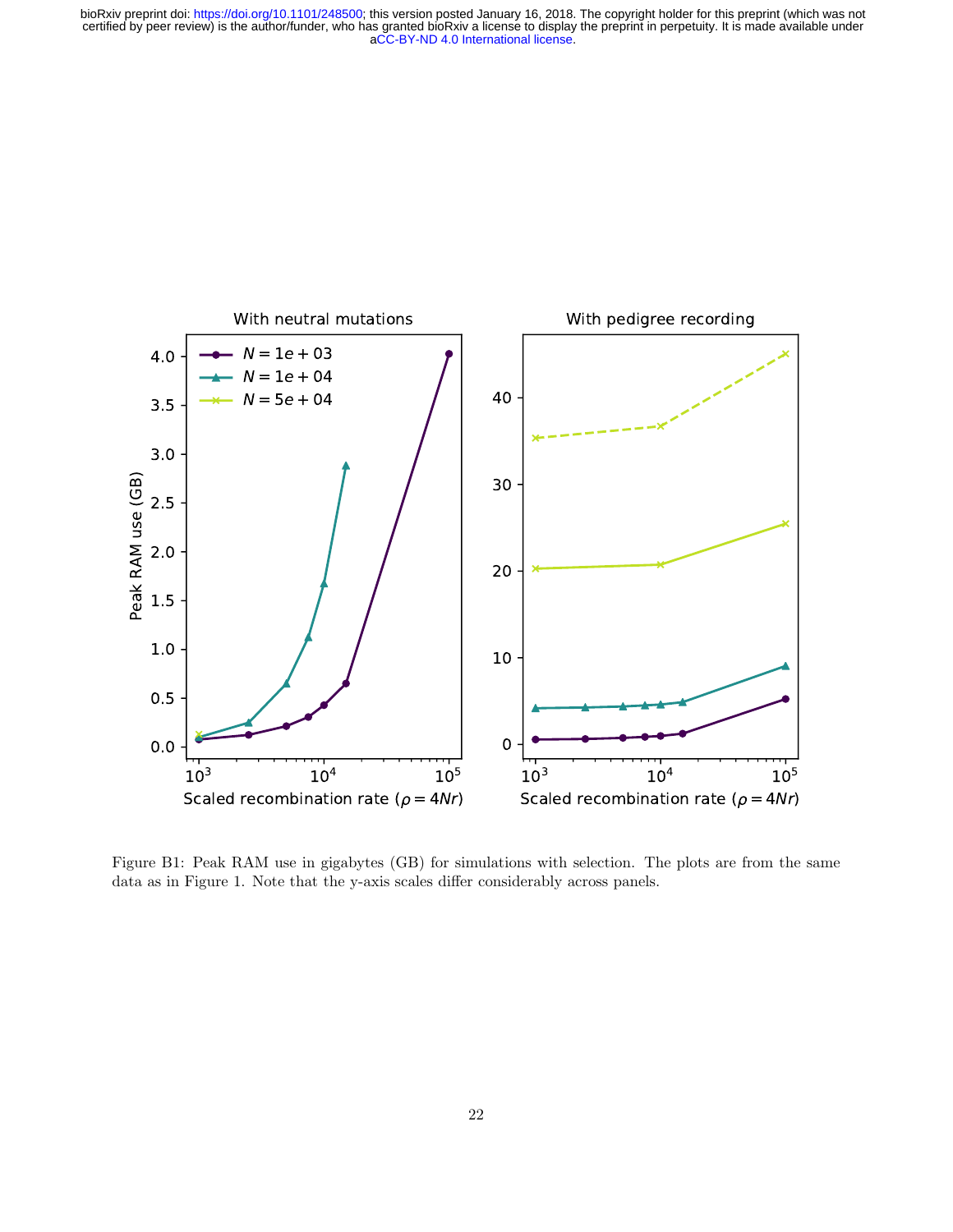### <span id="page-22-1"></span>C Effect of simplification interval on run time and memory use

We performed a limited set of simulations to explore the effect of the simplification interval on run times and memory use. Figure [C2](#page-4-0) shows that run times increase for simplification intervals less than 100 generations. For intervals longer than 100 generations, run times are very similar, with no appreciable difference between  $10^3$  and  $10^4$  generations. As expected, the simplification interval has a near-linear effect on peak RAM use (Figure [C3\)](#page-5-0). Taken together Figures [C2](#page-4-0) and [C3](#page-5-0) suggest that one can tune the simplification interval to available RAM with little effect on run times provided that simplification doesn't occur too often.



Figure C2: The effect of simplification interval on run times. A single replicate was done for the parameters shown in the figure. These simulations were done with the same selection parameters as in Figure [1.](#page-3-0)

## <span id="page-22-0"></span>D Timing and memory use with no selection

We also performed a more limited set of simulations without natural selection. For these we used  $C++$  as in the main text, but also provide results from our proof-of-concept implementation that uses simuPOP (see Appendix [E\)](#page-23-0).

The total run times are shown in Figure [D1](#page-3-0) and for  $C^{++}$  show the same qualitative behavior as simulations with selection (Figure [1\)](#page-3-0). The relative improvement due to pedigree tracking is again substantial in these simulations (Figure [D2\)](#page-4-0). In fact, we see more of a benefit to pedigree tracking here with fwdpy11 than we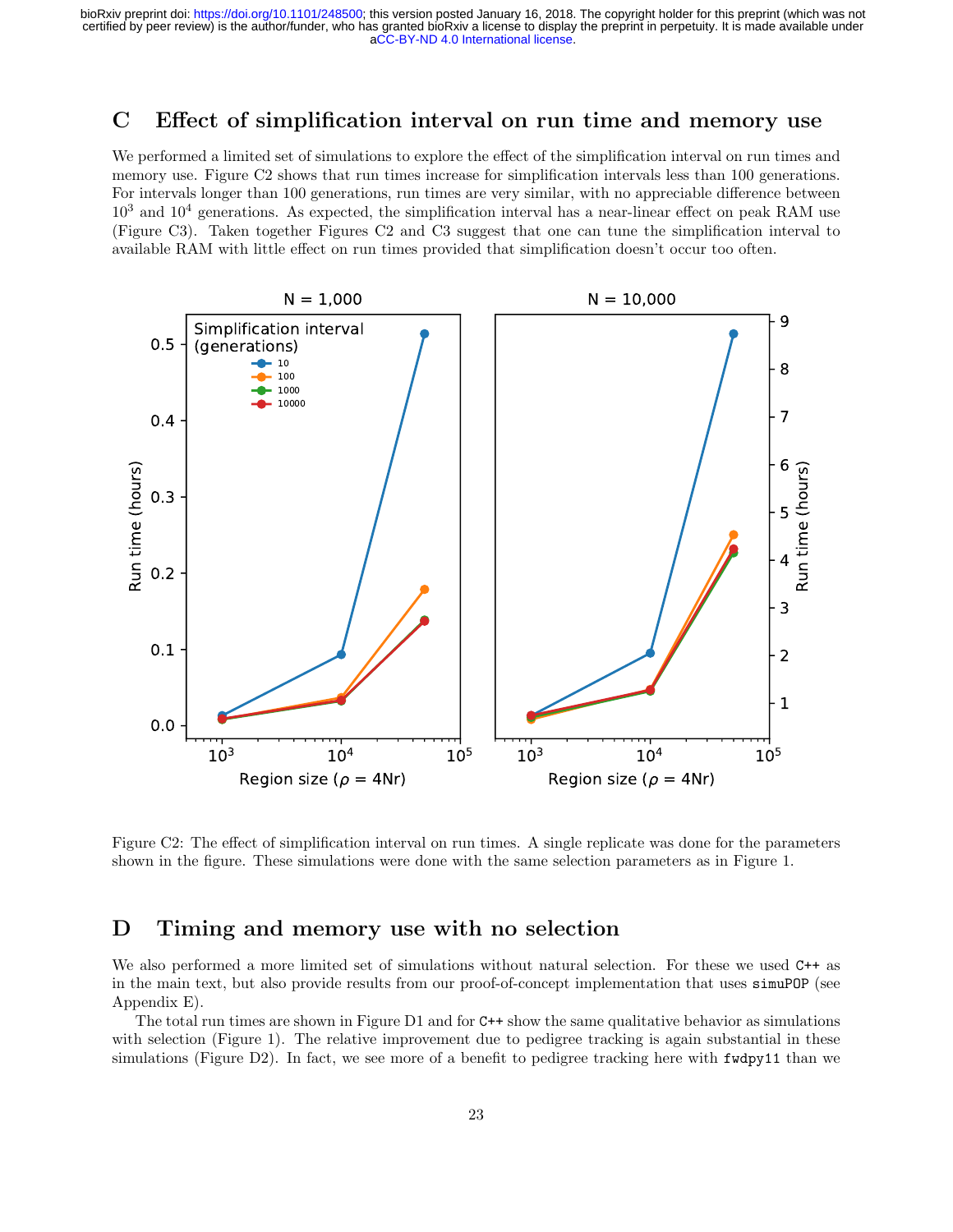

Figure C3: Peak RAM use for the simulations shown in Figure [C2.](#page-4-0)

did with selection (Figure [2\)](#page-4-0). The reason is that the fitness function exits close to instantly in simulations without selection that are based on **fudpp**, meaning that **fudpy11** is doing little more than generating random numbers and book-keeping in Figures [D1](#page-3-0) and [D2.](#page-4-0) For simupop, the results show a qualitatively similar pattern but (1) the simulations for  $N = 10000$  or greater did no finish in the 72 hour limit or exceed memory limits (more than 500 GB), and (2) the magnitude of the speedup is much less. The total RAM use for simulations without selection is shown in Figure [D3.](#page-5-0)

### <span id="page-23-0"></span>E The simuPOP implementation

To use the methods with simuPOP, we created a python module (available at [https://github.com/ashander/](https://github.com/ashander/ftprime) [ftprime](https://github.com/ashander/ftprime)) that manages communication between the forward simulator and msprime. We implemented simulations in a Python script, usable as a command-line utility, taking input parameters for population size N and scaled recombination rate  $\rho$ . As for the fudpp simulations above, we set scaled mutation rate  $\theta = \rho$ , used a simplify interval of 1000 generations and simulated for  $T = 10N$  generations in each simulation.

We coupled simuPOP to msprime using a Python class RecombCollector that 1) tracks time, and 2) collects and parses recombination information provided by the Recombinator class of simuPOP, adding them to a NodeTable() and EdgeTable() upon which simplification is performed every 1000 generations (using msprime.sort tables() and msprime.simplify tables). The tables are initialized using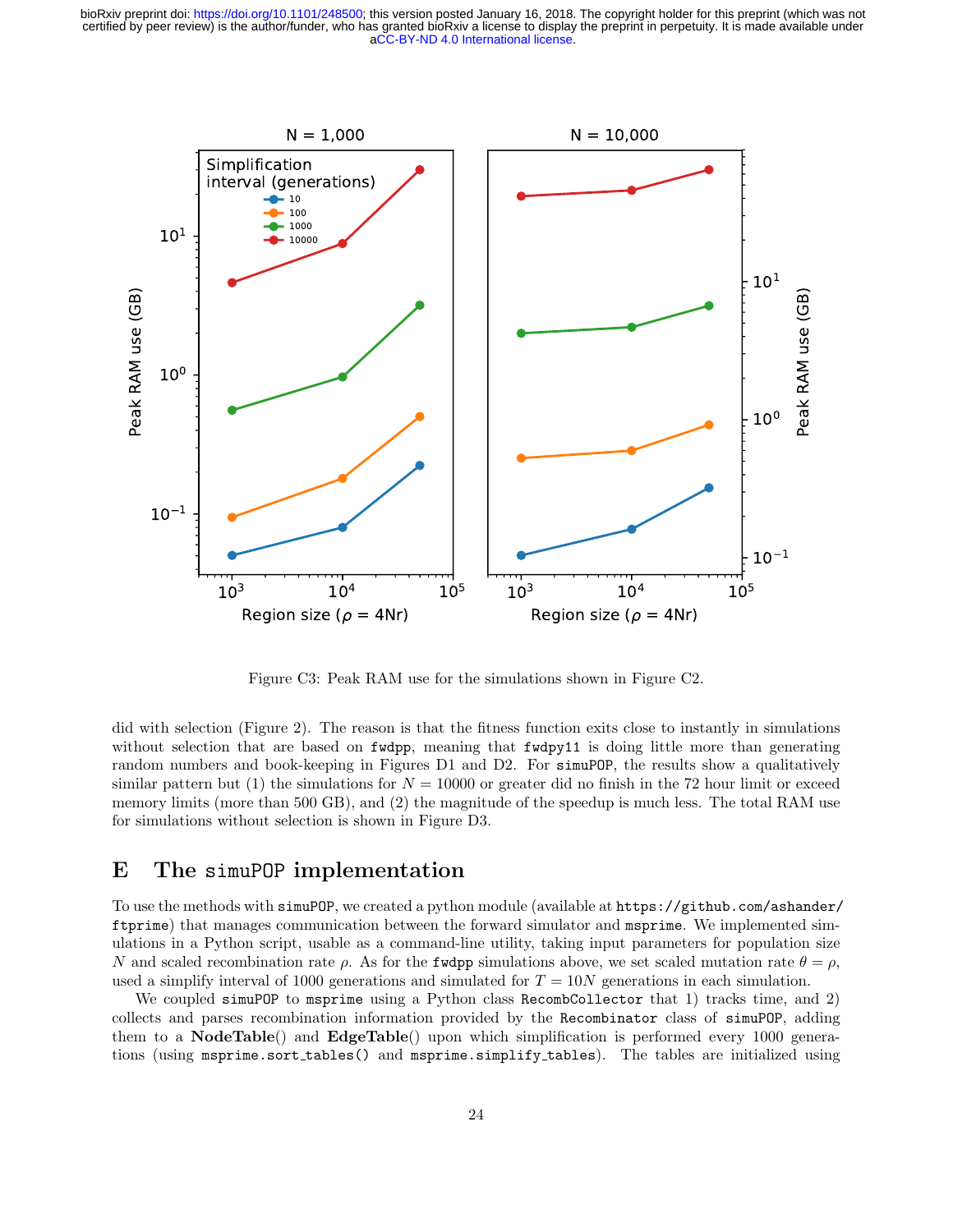

Figure D1: Total run time for a single simulation replicate as a function of region length, measured as the scaled recombination parameter  $\rho = 4Nr$ . The simulations here involve no natural selection.

the TreeSequence returned from msprime.simulate(2N, Ne=N, recombination rate= $r/2$ , length=n). The simuPOP.Population() is initialized and tagged with individual IDs, a mapping of these IDs to the NodeTable() IDs is passed to an instance of RecombCollector and used internally to update the tables. The simuPOP.Population() is then evolved. Before mating: the internal time of the RecombCollector instance is updated. During mating: male and female parents are drawn randomly, recombination data is output by simuPOP to the RecombCollector instance. After mating: every 1000 generations the tables are simplified.

RecombCollector uses the Python class ARGrecorder internally to add data to the tables and perform simplification. This class contains the  $\textbf{NodeTable}()$  and  $\textbf{EdgeTable}()$  and also the mapping from (haploid) ids to ids in the tables. It also provides methods (add\_individual and add\_record) to append data to the tables. The only functions of RecombCollector not delegated to this internal class are computing haploid IDs from simuPOP's diploid IDs and parsing recombination data into data suitable for use with use with add individual and add record; these functions are used to stream data into the tables as it is received by an instance of RecombCollector.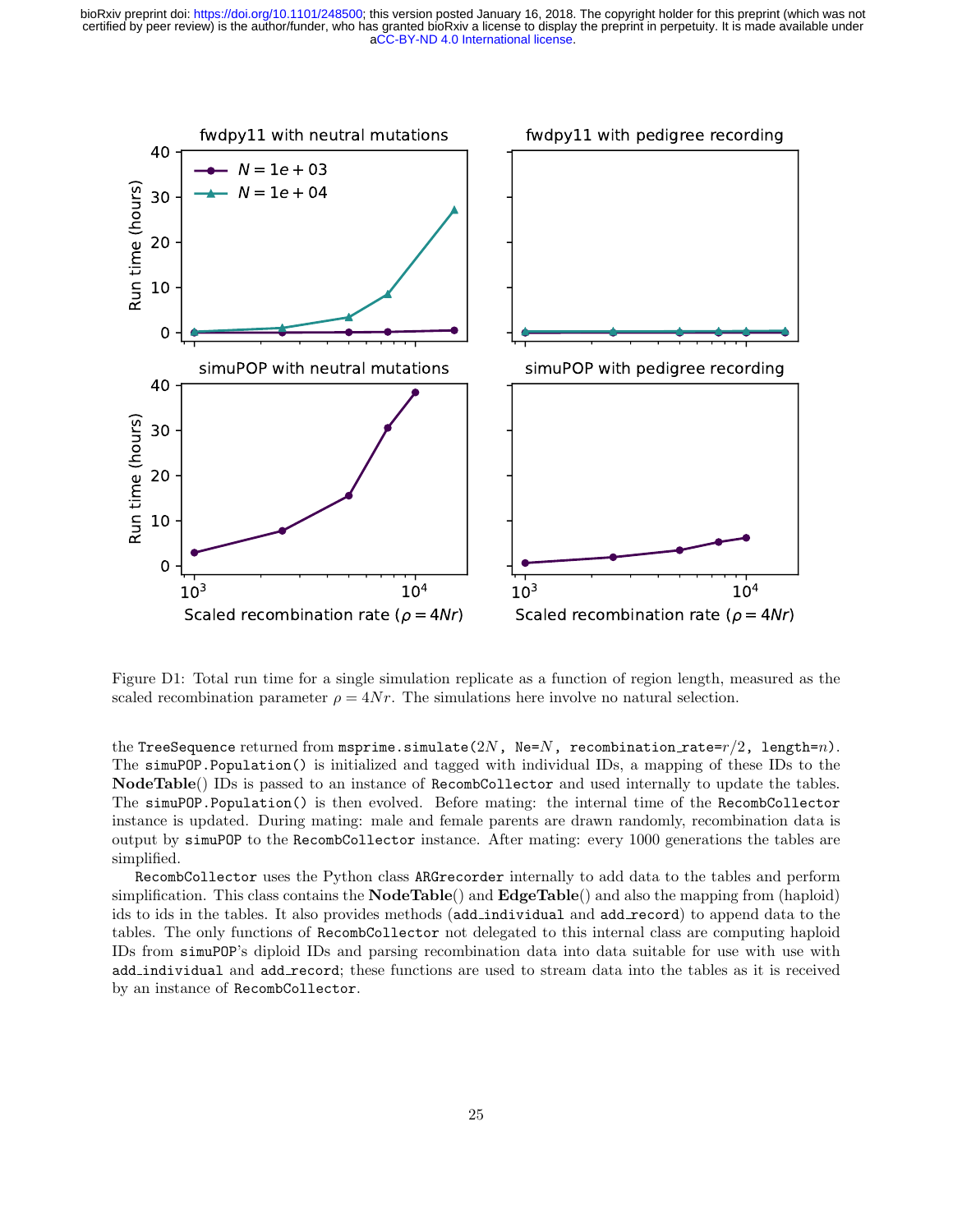

Figure D2: Relative performance improvement due to pedigree tracking for simulations without selection. Data points are taken from Figure [D1](#page-3-0) and show the ratio of run times tracking neutral variation over the run times tracking the pedigree.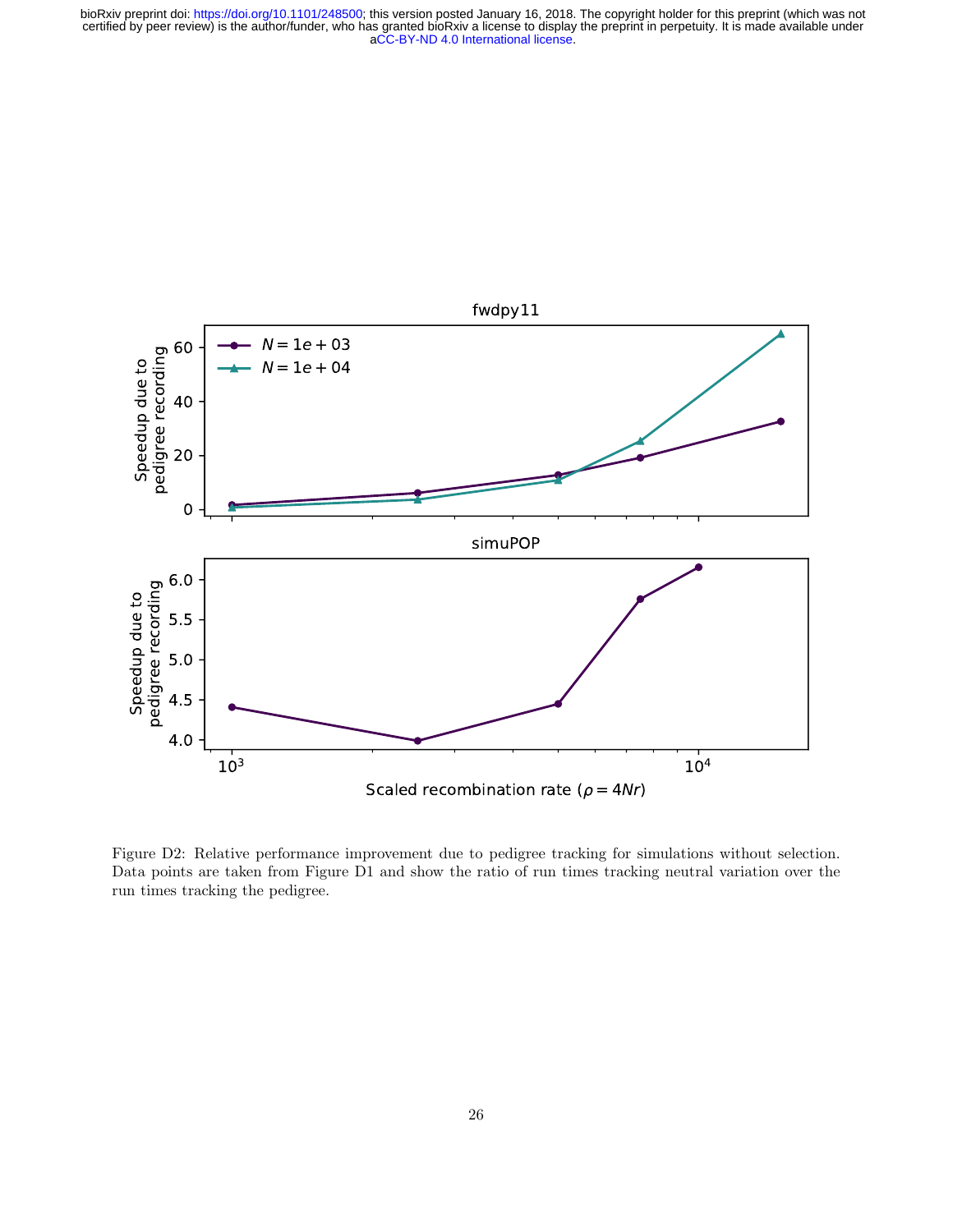

Figure D3: Peak RAM use in gigabytes (GB) for simulations without selection. The plots are from the same data as in Figure [D1.](#page-3-0)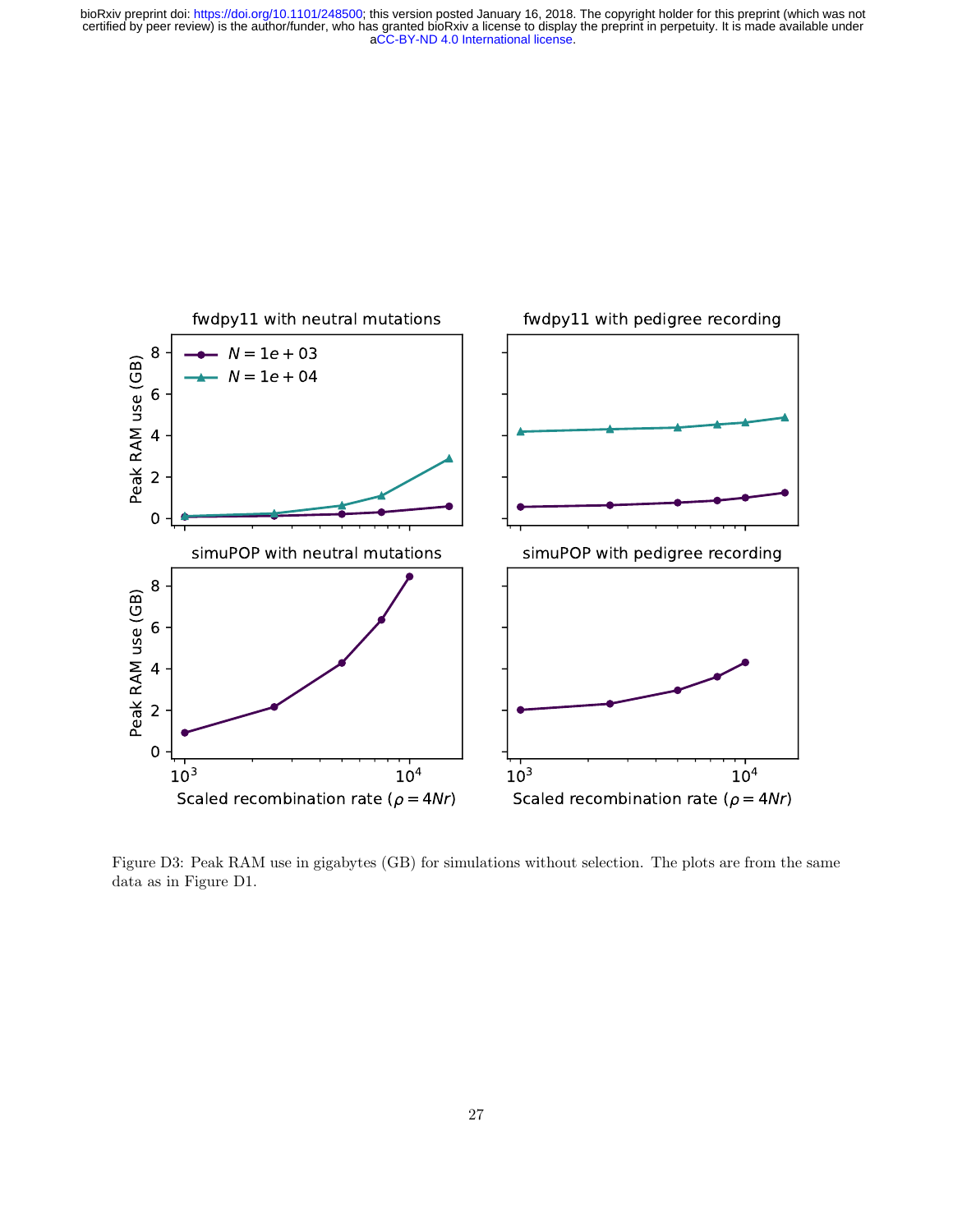# Python implementation of simplify (supplementary information)

```
""""
Python implementation of Algorithm S.
The example works by generating an initial TreeSequence
for a sample of 10 haplotypes using msprime. We then
simplify the node/edge table in that TreeSequence with
respect to the first three samples.
"" "
import heapq
import numpy as np
import msprime
class Segment (object):
    """
    An ancestral segment mapping a given node ID to a half-open genomic
    \int interval \int left, right).
    """
    def \sim \text{init} = (self, left, right, node):
         \text{assert} left \text{cript} right
         self. left = leftself.right = rightself node = nodedef \_ -lt_ - (self \, , \, other) :# We implement the \lt operator so that we can use the heapq directly.
        # We are only interested in the left coordinate.return self.left \langle other.left
    def \_irepr_{--}(self):return repr ((self.left, self.right, self.node))
def simplify(S, Ni, Ei, L):
    """
    This is an implementation of the simplify algorithm described in Appendix A
    of the paper.
    "" "
    No = msprime. NodeTable()E_0 = msprime. EdgeTable ()
    A = \begin{bmatrix} \end{bmatrix} for \ldots in range (\text{len}(Ni))Q = [for u in S:
         v = No. add_{row} (time=Ni.time[u], flag s=1)A[u] = [Segment(0, L, v)]for u in range (len(Ni)):
```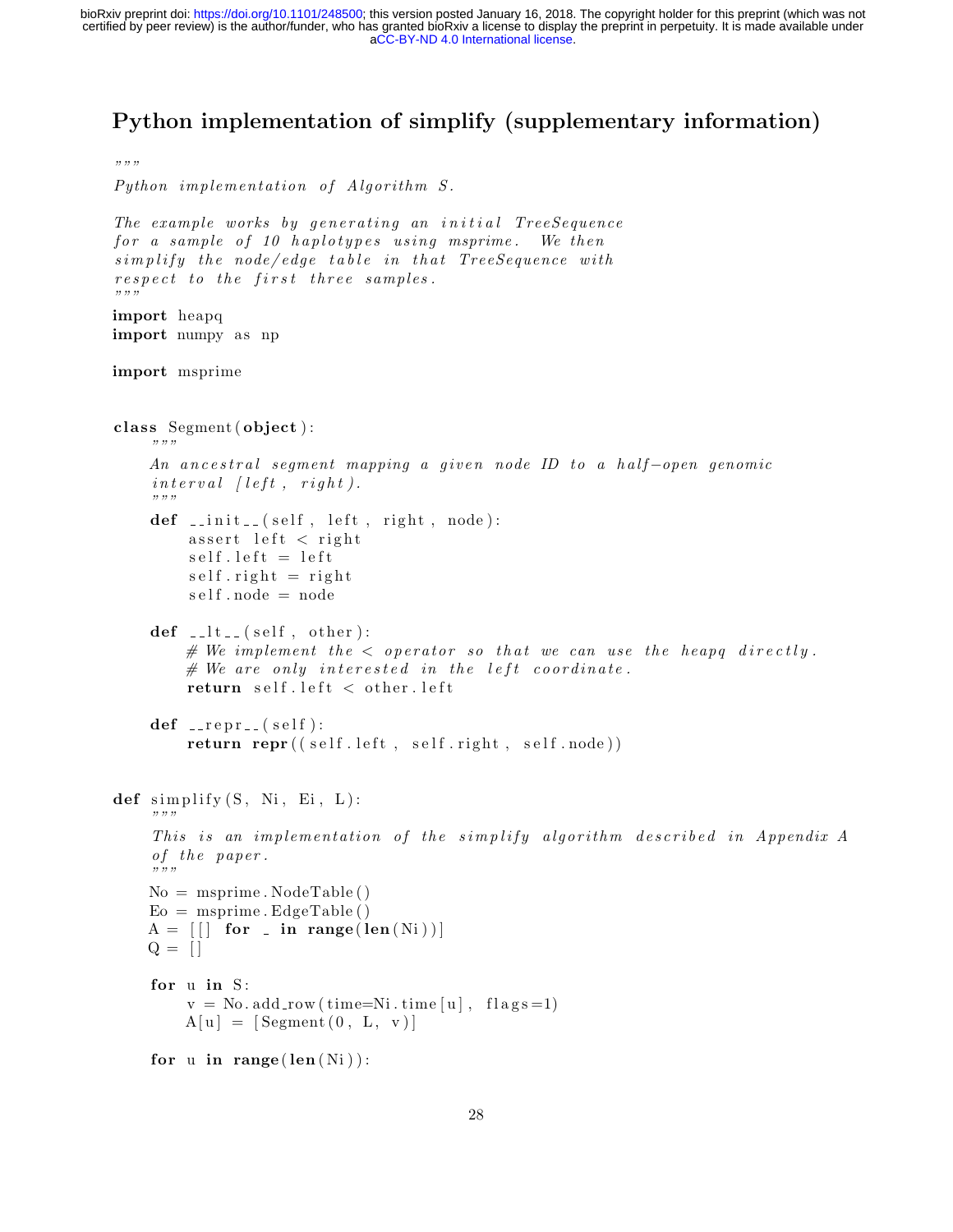```
for e in \lceil e for e in Ei if e . parent = u|:
         for x in A[e.cchild]:
              if x. right > e. left and e. right > x. left:
                  y = \text{Segment}(\text{max}(x.\text{left}, e.\text{left}), \text{min}(x.\text{right}, e.\text{right}), x.\text{node})heapq. heappush (Q, y)v = -1while len(Q) > 0:
         l = Q[0]. left
         r = LX = \Boxwhile len (Q) > 0 and Q[0]. left = 1:
              x = \text{heapq} \cdot \text{heappop}(Q)X. append (x)r = min(r, x. right)if len(Q) > 0:
              r = min(r, Q[0].let)if len(X) = 1:
             x = X[0]alpha = xif len(Q) > 0 and Q[0]. left \langle x.\text{right}:
                  alpha = Segment(x.left, Q[0].left, x-node)x. let t = Q[0]. letheapq. heappush (Q, x)else :
              if v = -1:
                  v = No. add_{row}(\text{time=Ni}.time[u])alpha = Segment(1, r, v)for x in X:
                  E_0.add(row(1, r, v, x-node))if x right > r:
                       x. let t = rheapq. heappush (Q, x)A[u]. append (alpha)
\# Sort the output edges and compact them as much as possible into
# the output table. We skip this for the algorithm listing as it's pretty mundane.
# TODO replace this with a calls to squash_edges() and sort_tables()
E = list (Eo)
E_0. clear ()E. sort (key = lambda e: (e. parent, e. child, e. right, e. left))
\text{start} = 0for j in range (1, len(E)):
    condition = (E[j - 1]. right != E[j]. left or
         E[j - 1]. parent != E[j]. parent or
         E[j - 1]. child I = E[j]. child)
    if condition:
         Eo. add_row (E[start ]. left, E[j − 1]. right, E[j − 1]. parent, E[j − 1]. child)
         start = j
```